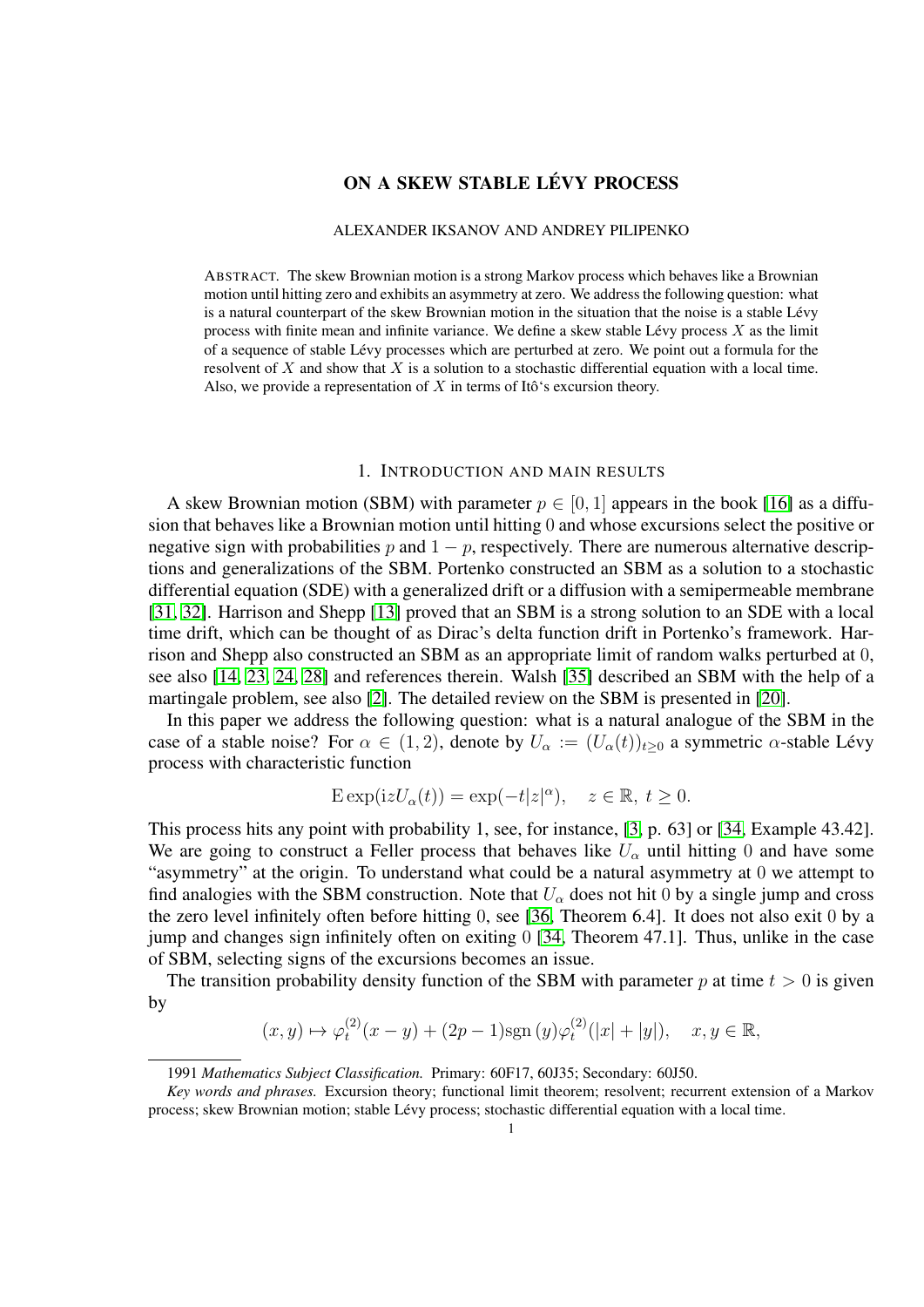where  $\varphi_t^{(2)}$  $t<sup>(2)</sup>$  is the density of a centered normal distribution with variance t. For  $t > 0$ , denote by  $\varphi_t^{(\alpha)}$  $t_t^{(\alpha)}$  the density of the random variable  $U_{\alpha}(t)$ ,  $\alpha \in (1, 2)$ . It turns out that, for  $p \in [0, 1]$ ,

$$
(x, y) \mapsto \varphi_t^{(\alpha)}(x - y) + (2p - 1)\text{sgn}(y)\varphi_t^{(\alpha)}(|x| + |y|), \quad x, y \in \mathbb{R}
$$

is the transition density of a Markov process, whose martingale characterization is given in [\[30\]](#page-21-12). Now we provide an informal construction of this process and note that it does not behave like  $U_{\alpha}$  outside 0. The jumps of the process are governed by the intensity function proportional to  $|x|^{-(1+\alpha)}$ ,  $x \in \mathbb{R}$ . These are accumulated until the process changes sign. At the epoch of sign change a new sign is selected positive with probability p and negative with probability  $1 - p$ .

Existence and uniqueness of a strong solution to an SDE with a local time were proved by Harrison and Shepp with the help of Tanaka's formula and Nakao's theorem. This technique fails in the case of an  $\alpha$ -stable noise, and so do arguments related to space- and time-change transforms, which are efficient for one-dimensional diffusions with local times, see [\[19\]](#page-21-13). When constructing a diffusion with a generalized drift Portenko uses a partial differential equations approach. An essential part of his proof is based on the result dealing with a jump of the normal derivative of a single layer potential. It turns out that a similar result, in which the derivative has to be replaced with some nonlocal operator, holds true for a potential generated by the process  $U_{\alpha}$ . Unfortunately, such an approach leads to strongly continuous semigroups without nonnegativity condition [\[21,](#page-21-14) [25\]](#page-21-15).

We also mention here several recent results on strong solutions of SDEs with singular drifts and additive fractional Brownian motion noise having a small Hurst parameter, see [\[1,](#page-20-2) [7\]](#page-21-16) and references therein. These results are derived under the assumption that the noise has a local time, which is sufficiently smooth with respect to the spatial parameter. Observe that the  $\alpha$ -stable Lévy process  $U_{\alpha}$  does not enjoy such a property.

To define the asymmetry at 0 in a natural way, we shall use the approach of Harrison and Shepp. Specifically, we construct perturbations of the  $\alpha$ -stable process  $U_{\alpha}$  as follows. Let  $\zeta_1, \zeta_2, \ldots$  be independent copies of a random variable  $\zeta$ , which are independent of  $U_{\alpha}$ . Assume that  $\zeta \neq 0$ almost surely (a.s.). With these at hand, we define the process  $X_{\zeta} := (X_{\zeta}(t))_{t>0}$  which satisfies  $X_{\zeta}(0) = x \neq 0$  and has the same increments as  $U_{\alpha}$  on the time intervals where  $X_{\zeta}$  does not "touch" 0. Upon the kth touch of 0 the process  $X_{\zeta}$  has jump  $\zeta_k$ . To make the previous discussion formal, put

<span id="page-1-0"></span>
$$
\sigma_0 = 0, \quad \sigma_{k+1} := \inf\{t > \sigma_k \; : \; \zeta_k + U_\alpha(t) - U_\alpha(\sigma_k) = 0\},
$$
  

$$
X_\zeta(t) := x + U_\alpha(t), \quad t \in [0, \sigma_1),
$$
  

$$
X_\zeta(t) := \zeta_k + U_\alpha(t) - U_\alpha(\sigma_k), \quad t \in [\sigma_k, \sigma_{k+1}), \quad k \ge 1.
$$
 (1)

Now we want to successively decrease the perturbations  $(\zeta_k)_{k>1}$  of  $U_\alpha$ . To this end, for each positive integer n, replace  $(\zeta_k)_{k\geq 1}$  with  $(\zeta_k/n)_{k\geq 1}$ , then define the processes  $X_{\zeta/n}$  and send  $n \to$ ∞. Note that each particular perturbation tends to 0. Nevertheless, the smaller the jump from 0 is, the smaller the return time to 0 is. As a consequence, the number of visits to 0 increases as n grows.

In this paper we aim at finding a distributional limit (that we denote by  $X$ ) for the sequence  $(X_{\zeta/n})_{n\geq 1}$  and investigating its properties. In particular, we shall point out the resolvent, the entrance law, the excursions measure and an SDE that  $X$  satisfies. Related to our investigation are the papers [\[18,](#page-21-17) [38,](#page-22-0) [39\]](#page-22-1), in which some invariance principles are obtained in terms of convergence of the excursions measures.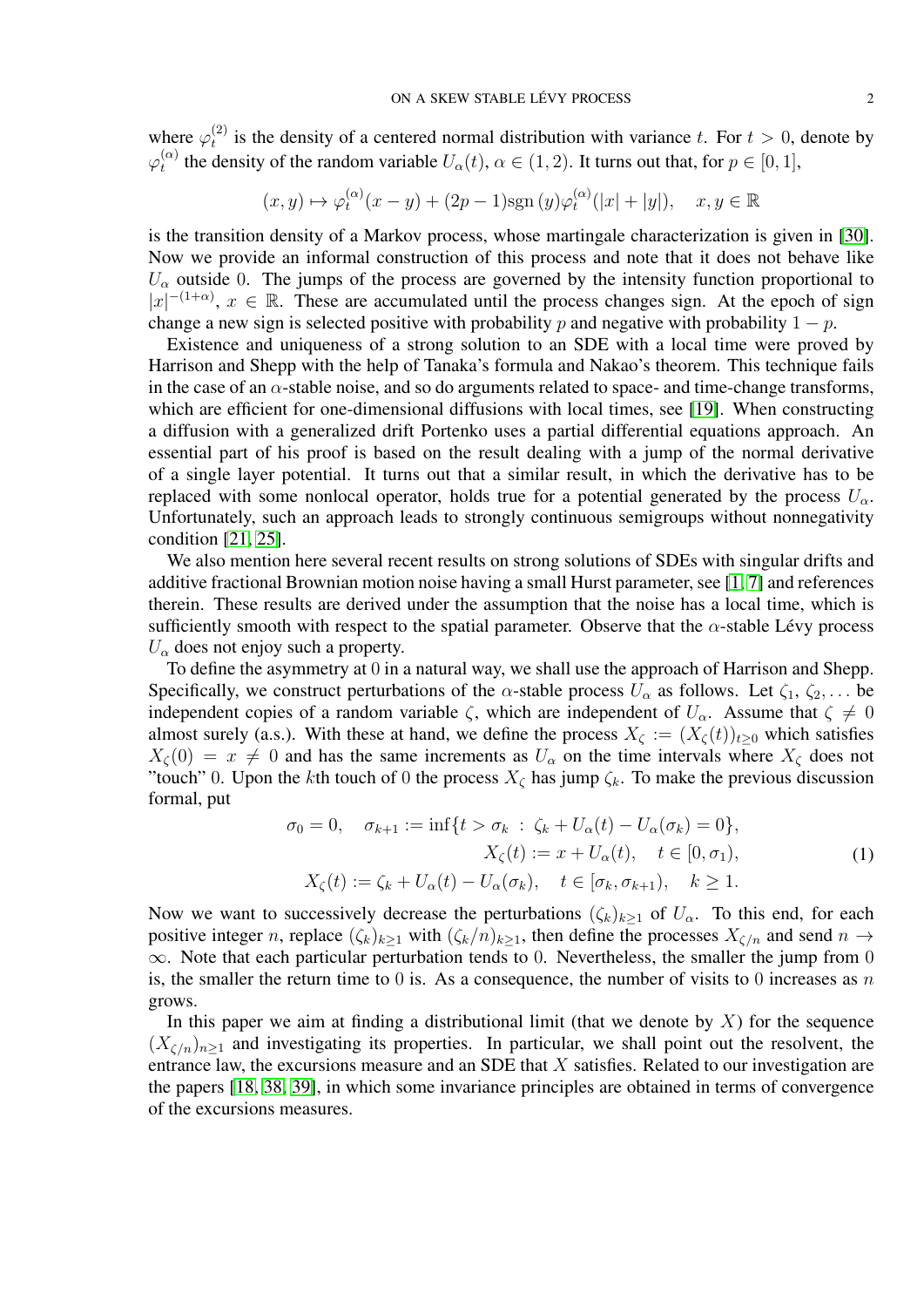Before formulating our results we note that, for  $t > 0$  and large n, the value  $X_{\zeta/n}(t)$  is the sum of  $U_{\alpha}(t)$  and a random number (depending on t) of small perturbations from the collection  $(\zeta_k/n)_{k\geq 1}$ . Intuitively, if the distribution of  $\zeta$  is light-tailed, the contribution of the perturbations should be negligible. We shall show below that this (trivial) situation occurs whenever  $E|\zeta| < \infty$ . Assume now that the opposite situation prevails, which particularly means that  $E|\zeta| = \infty$ . Then, to make the sum of perturbations, properly normalized, convergent, it is natural to assume that the distribution of  $\zeta$  belongs to the domain of attraction of a  $\beta$ -stable distribution with  $\beta \in (0,1)$ (here,  $\beta$  could have been equal to 1; however, we do not treat this case in the present paper). This means that the variables  $\zeta_1 + \ldots + \zeta_n$ , properly normalized and centered, converge in distribution to a random variable with a  $\beta$ -stable distribution. It is known that this happens if, and only if, the function  $x \mapsto P(|\zeta| > x)$  is regularly varying at  $+\infty$  of index  $-\beta$  and the limits

<span id="page-2-0"></span>
$$
c_{\pm} := \lim_{x \to +\infty} \frac{\mathcal{P}(\pm \zeta > x)}{\mathcal{P}(|\zeta| > x)}\tag{2}
$$

exist and satisfy  $c_- + c_+ > 0$ .

Given next are some notation to be in force throughout the paper. For a process Y, denote by  $\sigma$ or  $\sigma(Y)$  the first hitting time of 0, that is,

$$
\sigma(Y) = \sigma := \inf\{t > 0 : Y(t) = 0\}.
$$

For bounded measurable functions  $f : \mathbb{R} \to \mathbb{R}$ , put

$$
V_{\lambda}f(x) := \mathcal{E}^{x} \int_{0}^{\sigma} e^{-\lambda s} f(U_{\alpha}(s)) \mathrm{d} s,
$$

so that  $V_\lambda$  is the resolvent of  $U_\alpha$  killed at 0. We write  $D := D[0,\infty)$  for the Skorokhod space of càdlàg functions defined on [0,  $\infty$ ). We always assume that the space D is endowed with the J<sub>1</sub>-topology. For a measurable function  $f : \mathbb{R} \to \mathbb{R}$  and a measure  $\nu$  on  $\mathbb{R}$  we write  $\langle \nu, f \rangle$  for  $\int_{\mathbb{R}} f(x) \nu(\mathrm{d}x)$  provided that the integral is well-defined. In particular, if  $\nu$  is a probability measure, then  $\langle v, f \rangle = E f(\tau)$ , where  $\tau$  is a random variable with distribution  $\nu$ .

We are ready to formulate our main results. **Theorem A.** Assume that either the function  $x \mapsto P(|\zeta| > x)$  is regularly varying at  $+\infty$  of index

 $-\beta$ ,  $\beta \in (0,1)$  *and* [\(2\)](#page-2-0) *holds, or*  $E|\zeta| < \infty$ *. If*  $X_{\zeta/n}(0)$  *converges in distribution as*  $n \to \infty$  *to some random variable* ξ*, then the processes* Xζ/n *converge in distribution on* D *to a Feller process* X *starting at* ξ*.*

*(a)* If  $\beta < \alpha - 1$ *, then the resolvent of* X *is given by* 

<span id="page-2-1"></span>
$$
R_{\lambda}f(x) = V_{\lambda}f(x) + \mathbf{E}^x e^{-\lambda \sigma(U_{\alpha})} \frac{\langle \eta^*, V_{\lambda}f \rangle}{\langle \eta^*, V_{\lambda}1 \rangle}
$$
(3)

*for bounded measurable* f*, where* η ∗ *is a measure defined by*

<span id="page-2-3"></span>
$$
\eta^*(dx) = (c_- 1\mathbb{I}_{(-\infty,0)}(x) + c_+ 1\mathbb{I}_{(0,\infty)}(x))|x|^{-(1+\beta)}dx, \quad x \in \mathbb{R},\tag{4}
$$

*and the constants*  $c_{\pm}$  *are given in* [\(2\)](#page-2-0).

*(b)* If  $\beta > \alpha - 1$  or  $E|\zeta| < \infty$ , then  $X(t) = \xi + U_{\alpha}(t)$ ,  $t \ge 0$ , where  $\xi$  and  $U_{\alpha}$  are independent.

One of the standing assumptions of the previous theorem is  $\alpha \in (1, 2)$ . Put formally  $\alpha = 2$ , so that the noise becomes a Brownian motion W, say. Then, under the assumption  $E|\zeta| < \infty$ , a counterpart of the limit process in Theorem A, still denoted by  $X$ , is a SBM which solves the SDE

<span id="page-2-2"></span>
$$
dX(t) = dW(t) + \gamma dL(t).
$$
\n(5)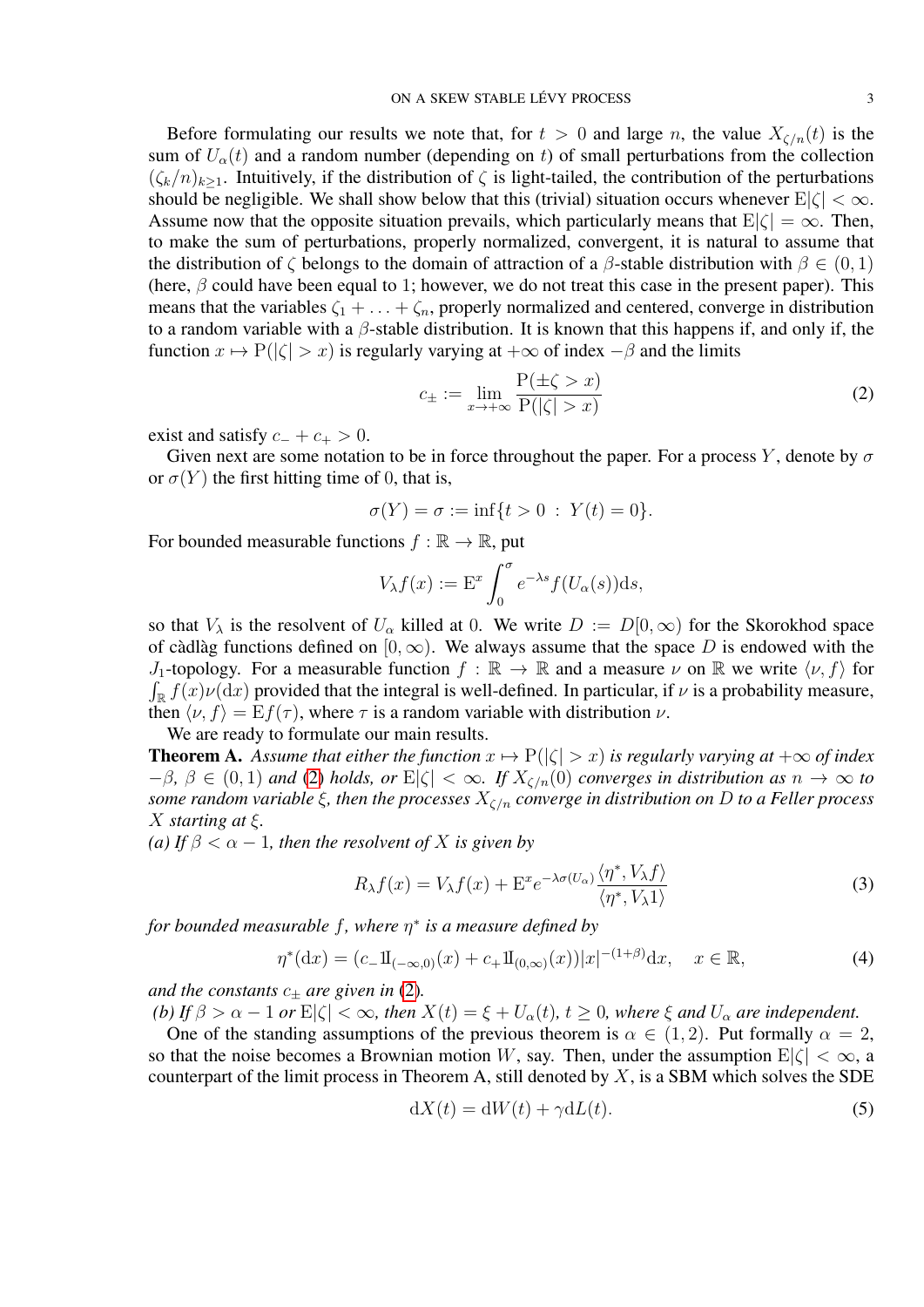Here,  $\gamma = \frac{E\zeta}{E\zeta}$  $\frac{E(\zeta)}{E|\zeta|} \in [-1, 1]$ , and L is a two-sided local time of X at 0. The claim can be justified with the help of arguments given in [\[8\]](#page-21-18) or [\[14\]](#page-21-4). Alternatively, this can be shown along the lines of the proof of Theorem A.

Although a resolvent uniquely determines the corresponding Feller process, formula [\(3\)](#page-2-1), being rather implicit, does not shed much light on the properties of  $X$ . As a remedy, we characterize a Feller process with resolvent [\(3\)](#page-2-1) as a solution to an SDE.

**Theorem B.** Assume that the function  $x \mapsto P(|\zeta| > x)$  is regularly varying at  $+\infty$  of index  $-\beta$ ,  $\beta \in (0, \alpha - 1)$  and [\(2\)](#page-2-0) holds. Let X be a Feller process with resolvent [\(3\)](#page-2-1). Then X is a weak *solution to the SDE*

<span id="page-3-0"></span>
$$
X(t) = X(0) + U_{\alpha}(t) + S_{\beta}(L_0^X(t)), \quad t \ge 0.
$$
 (6)

*Here,*  $L_0^X$  *is a Blumenthal-Getoor local time of* X *at* 0*,*  $S_\beta$  *is a*  $\beta$ *-stable Lévy process which is independent of*  $U_{\alpha}$  *and has the Lévy measure*  $\eta$  *given by* 

<span id="page-3-1"></span>
$$
\eta(\mathrm{d}x) = C(c_-1\mathrm{I}_{(-\infty,0)}(x) + c_+1\mathrm{I}_{(0,\infty)}(x))|x|^{-(1+\beta)}\mathrm{d}x, \quad x \in \mathbb{R},\tag{7}
$$

*where the constants*  $c_+$  *are given in* [\(2\)](#page-2-0),

$$
C := \left(\int_0^\infty \mathcal{E}^x (1 - e^{-\sigma(U_\alpha)}) \eta(\mathrm{d}x)\right)^{-1} = \frac{\beta \sin \frac{\pi(\beta + 1)}{\alpha}}{(c_- + c_+) \Gamma(1 - \beta) \cos \frac{\pi \beta}{2} \sin \frac{\pi}{\alpha}}
$$

*and* Γ *is the Euler gamma function.*

*Furthermore, the process* X *has a zero sojourn at* 0 *with probability* 1*.*

*Remark* 1.1*.* The definition of the Blumenthal-Getoor local time can be found in [\[5,](#page-20-3) Theorem 2.3, Chapter V Section 2] or Section [3](#page-12-0) below.

*Remark* 1.2. The weak solution in Theorem A is a triple  $(X, U_\alpha, S_\beta)$ , with all components being defined on a common probability space, which satisfies equality [\(6\)](#page-3-0) a.s. Here, the components are as defined in Theorem A. In particular,  $U_{\alpha}$  and  $S_{\beta}$  are independent.

While not discussing a filtration, we only mention that it follows from the construction that the processes  $U_\alpha$  and  $(S_\beta(L_\alpha^X(t)))_{t\geq 0}$  are  $(\mathcal{F}^X_t)_{t\geq 0}$ -adapted, where  $(\mathcal{F}^X_t)_{t\geq 0}$  is a filtration generated by X and augmented by events of probability 0. Observe that the process  $S_\beta$  is not  $(\mathcal{F}_t^X)_{t\geq 0}$ -adapted.

Comparing equations [\(5\)](#page-2-2) and [\(6\)](#page-3-0) we find it reasonable to call the process X with resolvent [\(3\)](#page-2-1) a *skew* α*-stable Lévy process*.

Equation [\(5\)](#page-2-2) has a unique solution if  $|\gamma| < 1$  and has no solution if  $|\gamma| > 1$ , see [\[13\]](#page-21-3). An interesting problem is to find a counterpart of the parameter  $\gamma$  for equations like [\(6\)](#page-3-0). Theorems C and D given next provide a solution to the problem as well as a description of the corresponding processes with the help of Itô's excursion theory. We shall recall basic definitions and results of the theory in Section [3](#page-12-0) below.

For  $t \geq 0$ , put  $\eta_t^{\text{jump}}$  $t_t^{\text{jump}} := \eta P_t^0$ , where the measure  $\eta$  is as defined in Theorem B, and  $P_t^0$  is the semigroup of  $U_\alpha$  killed at 0. For  $x \in \mathbb{R}$ , denote by  $\overline{P}^x$  the semigroup of  $U_\alpha$  stopped at 0. It can be checked that  $\bar{P}^{\eta} := \int_{\mathbb{R}} P^x \eta(dx)$  is the excursion measure of a skew  $\alpha$ -stable Lévy process. Denote by  $(\eta_t^c)_{t>0}$  and  $\hat{P}^{U_\alpha}$  the entrance law of  $U_\alpha$  and the corresponding excursion measure, respectively. **Theorem C.** Assume that the function  $x \mapsto P(|\zeta| > x)$  is regularly varying at  $+\infty$  of index  $-\beta$ ,  $\beta \in (0, \alpha - 1)$  and [\(2\)](#page-2-0) holds. Let  $p \in [0, 1]$  and X be a Feller process having the entrance law  $(p\eta_t^{jump} + (1-p)\eta_t^c)_{t>0}$  and the corresponding excursion measure  $p\bar{P}^{\eta} + (1-p)\hat{P}^{U\alpha}$ , where the *measure* η *is defined in* [\(7\)](#page-3-1)*. Then* X *is a weak solution to the SDE*

<span id="page-3-2"></span>
$$
X(t) = X(0) + U_{\alpha}(t) + p^{\frac{1}{\beta}} S_{\beta}(L_0^X(t)), \quad t \ge 0,
$$
\n(8)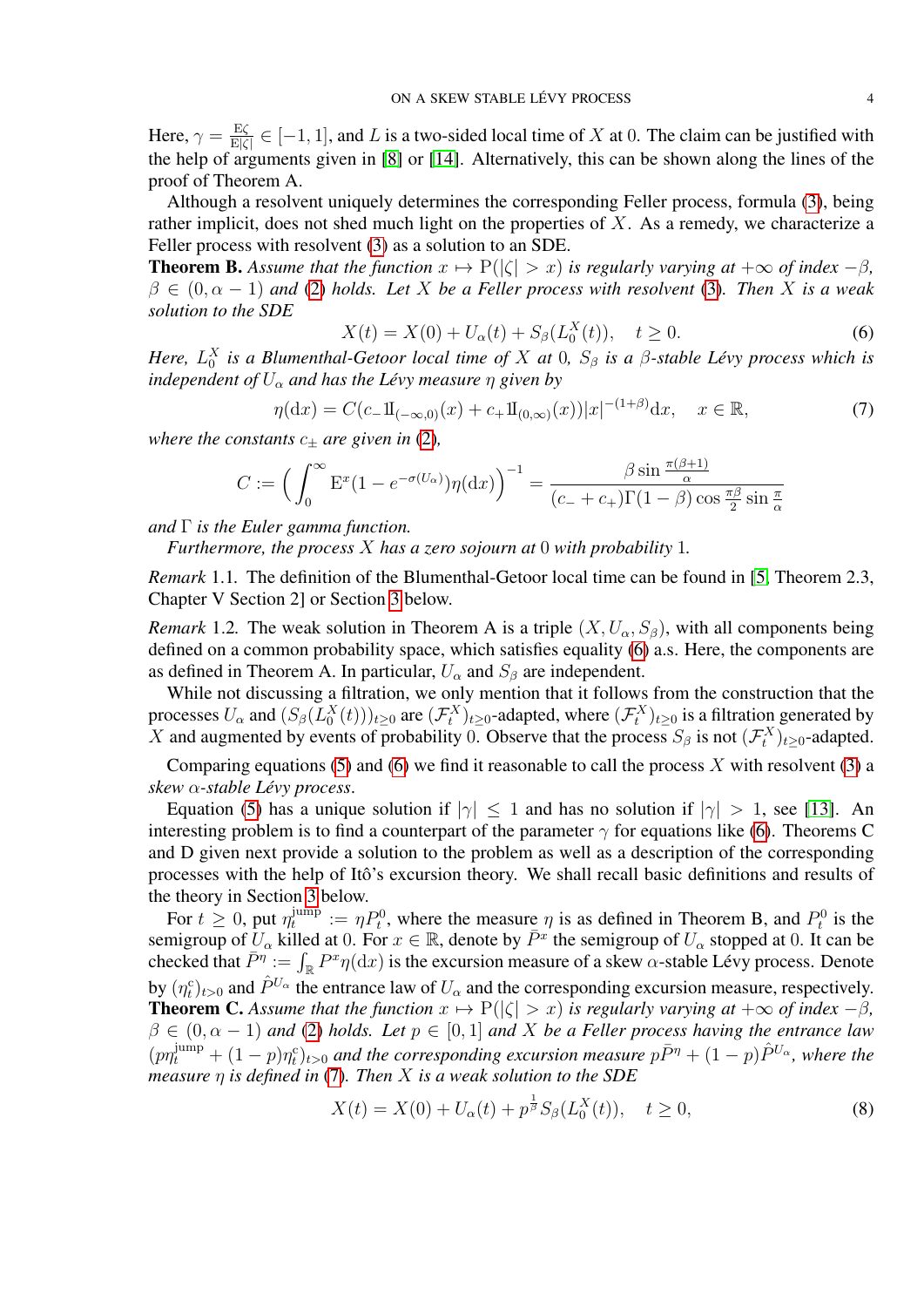where  $L_0^X$ ,  $S_\beta$  are as given in Theorem B.

*Furthermore, the process* X *has a zero sojourn at* 0 *with probability* 1*.*

**Theorem D.** Assume that the function  $x \mapsto P(|\zeta| > x)$  is regularly varying at  $+\infty$  of index  $-\beta$ ,  $\beta \in (0, \alpha - 1)$  *and* [\(2\)](#page-2-0) *holds.* Let  $p \in [0, 1]$  *and*  $S_{\beta}$  *be a*  $\beta$ -stable Lévy process as defined in *Theorem B. Then there exists a unique Feller process* X *with a zero sojourn at* 0*, which is a weak solution to equation* [\(8\)](#page-3-2), with  $U_{\alpha}$  being an  $(\mathcal{F}_{t}^{X})_{t\geq0}$ -adapted process.

*Remark* 1.3. Even though we require in Theorem D  $(\mathcal{F}_t^X)_{t\geq 0}$ -adaptedness of  $U_\alpha$ , it may follow automatically from [\(8\)](#page-3-2) and independence of  $U_{\alpha}$  and  $S_{\beta}$ .

We close the section with the list of open problems which are non-trivial even for the SBM.

1) Characterize a sticky skew  $\alpha$ -stable Lévy process and the corresponding SDE in the way similar to that used for the sticky Brownian motion, see [\[10\]](#page-21-19).

2) Consider a time inhomogeneous analogue of a skew stable Lévy process and describe the corresponding semigroup in terms of partial differential equations with Feller-Wenzell boundary condition at 0, see [\[17\]](#page-21-20) for the Brownian case.

3) Investigate existence and uniqueness of a strong solution or a path-by-path solution in the sense of Davie [\[9\]](#page-21-21) to equation [\(8\)](#page-3-2). This problem is non-trivial even in the case where the noise is a Brownian motion and the process  $S_\beta$  is a subordinator [\[27\]](#page-21-22), see also [\[29,](#page-21-23) [15\]](#page-21-24).

4) Prove uniqueness of a weak solution to [\(8\)](#page-3-2) among all (possibly non-Markov) solutions in the situations that the local time is defined in terms of the time spent in a neighborhood of 0, or a number of long excursions, or a number of a level crossings, etc.

The remainder of the paper is structured as follows. In Section [2](#page-4-0) we use a resolvent technique and prove Theorem A. In Section [3](#page-12-0) we recall some basic facts of Itô's excursion theory. In Section [4](#page-15-0) we prove Theorems B, C and D and their generalizations.

### 2. CONVERGENCE OF RESOLVENTS

<span id="page-4-0"></span>2.1. Discussion and limit theorem. In view of the assumption  $X_{\zeta}(0) = x \neq 0$ , the process  $X_{\zeta}$ does not visit 0. It follows from the construction that  $X_{\zeta}$  is a strong Markov process on  $\mathbb{R}\setminus\{0\}$  with càdlàg paths. We shall investigate distributional convergence of the processes  $X_{\zeta/n}$  as  $n \to \infty$ . Since we expect that a limit process visits 0, the machinery of Markov processes on  $\mathbb R$  rather than  $\mathbb{R} \setminus \{0\}$  has to be exploited. To this end, we introduce an auxiliary *holding and jumping process* that spends at 0 a random period of time having an exponential distribution (exponential time, in short), then has jump  $\zeta_k$  and afterwards behaves like  $U_\alpha$  until the next visit to 0. The evolution just described then iterates, and the successive exponential times at 0 are independent and identically distributed.

Here is a formal construction. For  $m > 0$ , denote by  $\tau_1, \tau_2, \ldots$  independent random variables having the exponential distribution of mean  $1/m$ . Assume that the sequences  $(\zeta_k)_{k>1}$  and  $(\tau_k)_{k>1}$ and the process  $U_{\alpha}$  are independent. Similarly to [\(1\)](#page-1-0), put

$$
\tilde{\sigma}_0 = 0, \quad \tilde{\sigma}_{k+1} := \inf\{t > \tilde{\sigma}_k + \tau_k \; : \; \zeta_k + U_\alpha(t) - U_\alpha(\tilde{\sigma}_k + \tau_k) = 0\}, \quad k \ge 0
$$

and then

$$
X_{\zeta,m}(t) := 0, \quad \text{for } t \in [\tilde{\sigma}_k, \tilde{\sigma}_k + \tau_k), \ k \ge 0
$$

and

$$
X_{\zeta,m}(t) := \zeta_k + U_{\alpha}(t) - U_{\alpha}(\tilde{\sigma}_k + \tau_k), \quad \text{for } t \in [\tilde{\sigma}_k + \tau_k, \tilde{\sigma}_{k+1}), \ k \ge 0.
$$

The so defined  $X_{\zeta,m}$  is a Feller process on R with càdlàg paths. Unlike  $X_{\zeta}$ , the process  $X_{\zeta,m}$  visits 0 and may start at 0.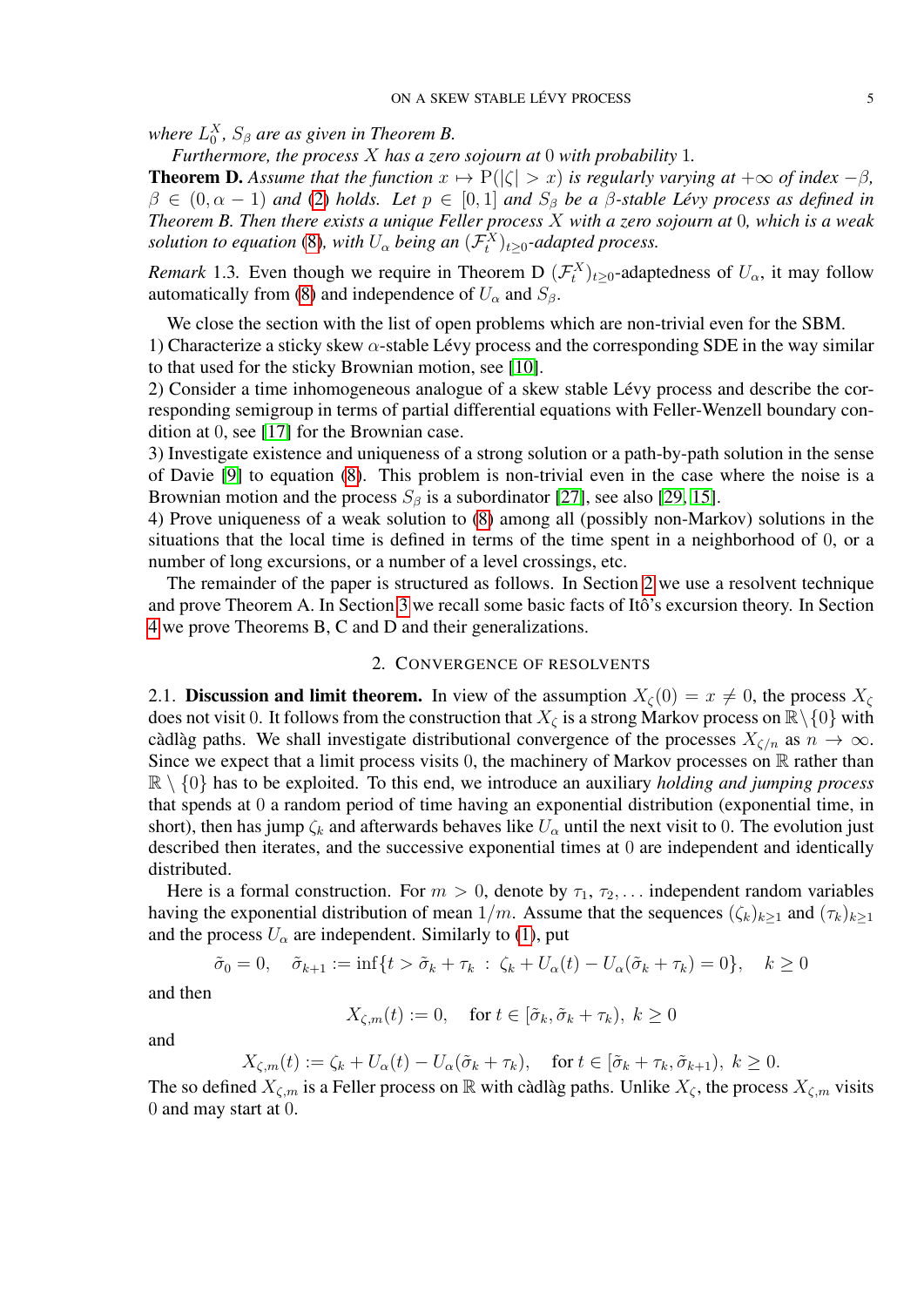Recall *Slutsky's lemma*: if  $(X_n)_{n>1}$  and  $(Y_n)_{n>1}$  are sequences of random elements in a metric space (with metric dist) which satisfy dist  $(X_n, Y_n) \stackrel{P}{\to} 0$  as  $n \to \infty$ , and the elements  $X_n$  converge in distribution as  $n \to \infty$  to a random element X, then the elements  $Y_n$  converge in distribution to  $X$ , too.

Note that

$$
d(X_{\zeta}, X_{\zeta,m}) \stackrel{\text{P}}{\to} 0, \quad m \to \infty,
$$

where d is the  $J_1$ -metric on D and  $\stackrel{P}{\rightarrow}$  denotes convergence in probability. Hence, distributional convergence of  $X_{\zeta/n}$  to X follows if we can show that  $X_{\zeta/n,m_n}$  converges in distribution, where  $(m_n)$  is a sequence which diverges to  $+\infty$  sufficiently fast as  $n \to \infty$ .

For  $x, y \in \mathbb{R}$  and a Markov process X, denote by  $P_t(x, dy)$  its transition probability function at time  $t > 0$ . Also, for bounded measurable functions  $f : \mathbb{R} \to \mathbb{R}$ , we define the semigroup

$$
\mathcal{E}^x f(X(t)) := \int_{\mathbb{R}} f(y) P_t(x, \mathrm{d}y) = \langle P_t, f \rangle(x) = P_t f(x), \quad t \ge 0, \ x \in \mathbb{R}
$$

and the resolvent

$$
R_{\lambda}f(x) := R_{\lambda}^{X}f(x) := \mathcal{E}^{x} \int_{0}^{\infty} e^{-\lambda t} f(X(t)) \mathrm{d}t = \int_{0}^{\infty} e^{-\lambda t} P_{t}f(x) \mathrm{d}t, \quad x \in \mathbb{R}.
$$

Further, for  $x, y \in \mathbb{R}$ , denote by  $P_t^0(x, dy)$  the transition probability function at time  $t > 0$  for the process  $X$  killed upon the first visit to 0, that is,

$$
P_t^0(x, A) = \mathcal{P}^x(X(t) \in A, t < \sigma), \quad x \in \mathbb{R}
$$

for Borel sets  $A$  on  $\mathbb R$ . Also, we define the semigroup of the killed process

$$
\mathcal{E}^x f(X(t)) \mathbb{1}_{\{t < \sigma\}} = \int_{\mathbb{R}} f(y) P_t^0(x, \mathrm{d}y) = \langle P_t^0, f \rangle(x) = P_t^0 f(x), \quad t \ge 0, \ x \in \mathbb{R}
$$

and its resolvent

$$
V_{\lambda}f(x) = V_{\lambda}^{X}f(x) := \mathcal{E}^{x} \int_{0}^{\sigma} e^{-\lambda t} f(X(t)) dt = \int_{0}^{\infty} e^{-\lambda t} P_{t}^{0} f(x) dt, \quad x \in \mathbb{R}.
$$

In Section [1](#page-0-0) we have used the same notation  $V_{\lambda}$  for the resolvent of the particular killed Markov process  $U_{\alpha}$ . Hopefully, this does not lead to a confusion. For later use, we note that if X is a strong Markov process, then

$$
R_{\lambda}f(x) = \mathcal{E}^{x} \Big( \int_{0}^{\sigma(X)} + \int_{\sigma(X)}^{\infty} \Big) e^{-\lambda t} f(X(t)) dt
$$
  
=  $V_{\lambda}f(x) + \mathcal{E}^{x} e^{-\lambda \sigma(X)} \int_{0}^{\infty} e^{-\lambda t} f(X(t + \sigma(X))) dt$   
=  $V_{\lambda}f(x) + \mathcal{E}^{x} e^{-\lambda \sigma(X)} R_{\lambda}f(0), \quad x \in \mathbb{R}.$  (9)

Theorem [2.1](#page-5-0) states that the uniform convergence of resolvents entails distributional convergence of the corresponding Markov processes. We write  $C_0(\mathbb{R})$  for the space of all continuous functions vanishing at  $\pm\infty$ , equipped with the supremum norm.

<span id="page-5-0"></span>**Theorem 2.1.** *Let*  $(R_{\lambda}^{(n)})$  $\mathbb{R}^{(n)}_{\lambda}|_{n\geq 1}$  be a sequence of resolvents of some Feller processes  $(X_n)_{n\geq 1}$ . As*sume that, for each*  $f \in C_0(\mathbb{R})$  *and each*  $\lambda > 0$ *,* 

<span id="page-5-1"></span>
$$
\lim_{n \to \infty} \sup_{x \in \mathbb{R}} |R_{\lambda}^{(n)} f(x) - R_{\lambda} f(x)| = 0,
$$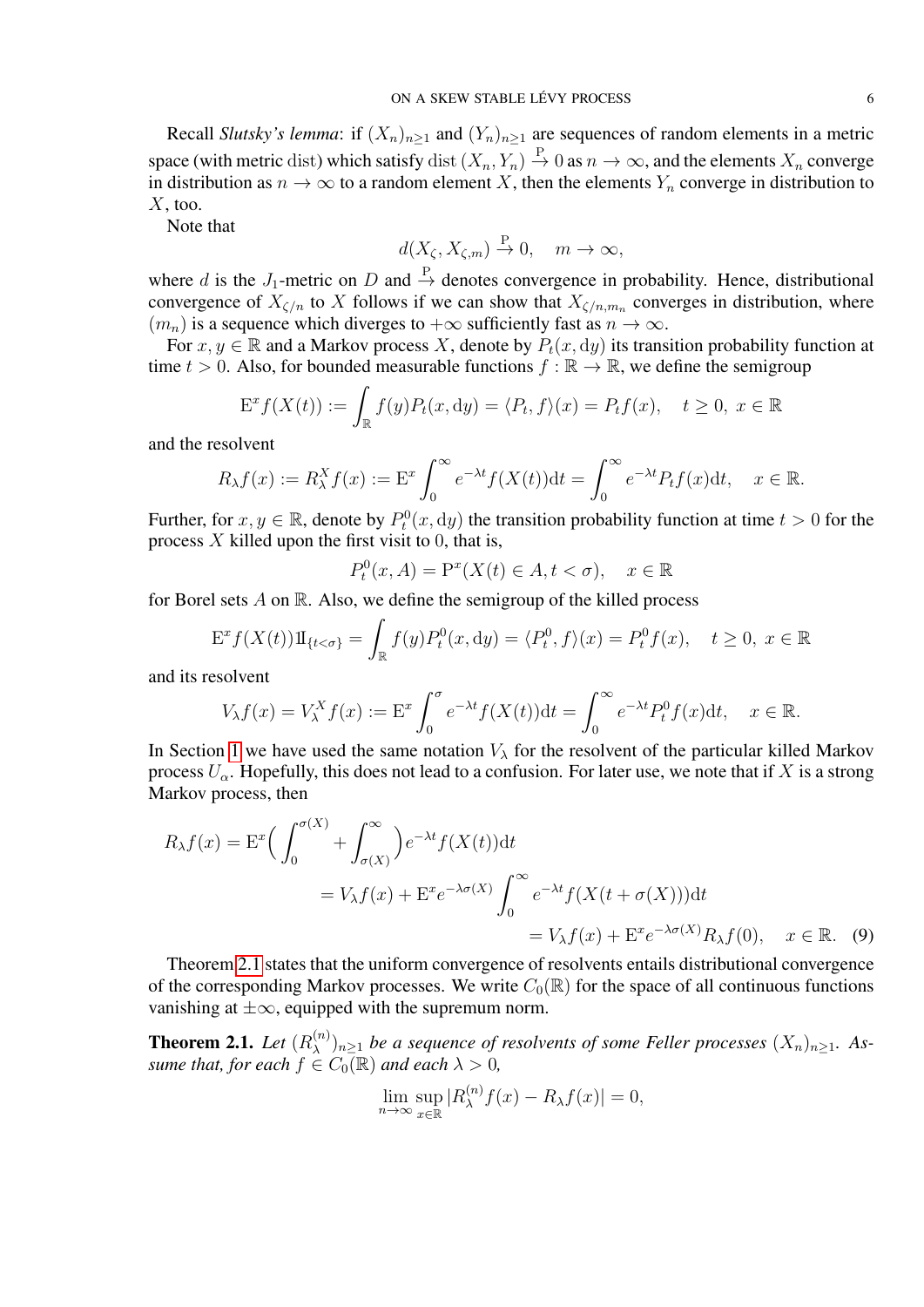*where*  $R_{\lambda}$  *is the resolvent of a Feller process X. Assume also that the variables*  $X_n(0)$  *converge in distribution as*  $n \to \infty$  *to*  $X(0)$ *. Then* 

<span id="page-6-0"></span>
$$
X_n \Rightarrow X, \quad n \to \infty
$$

*on* D*.*

The proof follows from [\[11,](#page-21-25) Theorem 2.5, Chapter 4] and [\[26,](#page-21-26) Theorem 4.2, Chapter 3].

We shall write  $R_{\lambda}^{\zeta,m}$  $\zeta_m^{\zeta,m}$  for the resolvent of  $X_{\zeta,m}$ . For bounded measurable functions  $f : \mathbb{R} \to \mathbb{R}$ we intend to calculate  $R_{\lambda}^{\zeta,m}$  $\lambda^{n} f(0)$ . Although this follows a standard pattern (see, for instance, [\[5,](#page-20-3) pp. 136-137]), we provide full details for completeness. Write

$$
R_{\lambda}^{\zeta,m} f(0) = \mathcal{E}^0 \Big( \int_0^{\tau_1} + \int_{\tau_1}^{\infty} \Big) e^{-\lambda t} f(X_{\zeta,m}(t)) dt = \lambda^{-1} \mathcal{E} (1 - e^{-\lambda \tau_1}) f(0)
$$
  
+ 
$$
\mathcal{E} e^{-\lambda \tau_1} \mathcal{E}^{\zeta} \int_0^{\infty} e^{-\lambda t} f(X_{\zeta,m}(t)) dt = \frac{1}{m + \lambda} f(0) + \frac{m}{m + \lambda} \langle P_{\zeta}, R_{\lambda}^{\zeta,m} f \rangle. \tag{10}
$$

Using [\(9\)](#page-5-1) we infer

$$
\langle P_{\zeta}, R_{\lambda}^{\zeta, m} f \rangle = \langle P_{\zeta}, V_{\lambda}^{U_{\alpha}} f \rangle + \mathcal{E}^{\zeta} e^{-\lambda \sigma(U_{\alpha})} R_{\lambda} f(0)
$$

having utilized the equality  $E^{\zeta}e^{-\lambda \sigma(X_{\zeta,m})} = E^{\zeta}e^{-\lambda \sigma(U_{\alpha})}$ . Substituting this into [\(10\)](#page-6-0) and then solving for  $R_\lambda f(0)$  yields

<span id="page-6-3"></span>
$$
\lambda R_{\lambda}^{\zeta,m} f(0) = \frac{\frac{f(0)}{m} + \langle P_{\zeta}, V_{\lambda}^{U_{\alpha}} f \rangle}{\frac{1}{m} + \lambda^{-1} \mathcal{E}^{\zeta}(1 - e^{-\lambda \sigma(U_{\alpha})})} = \frac{\frac{f(0)}{m} + \langle P_{\zeta}, V_{\lambda}^{U_{\alpha}} f \rangle}{\frac{1}{m} + \langle P_{\zeta}, V_{\lambda}^{U_{\alpha}} 1 \rangle}.
$$
(11)

<span id="page-6-1"></span>**Theorem 2.2.** Assume that either the function  $x \mapsto P(|\zeta| > x)$  is regularly varying at  $+\infty$  of *index*  $-\beta$ ,  $\beta \in (0,1)$  *and* [\(2\)](#page-2-0) *holds, or*  $E|\zeta| < \infty$ *. Let*  $f : \mathbb{R} \to \mathbb{R}$  *be any bounded measurable function.*

*(a)* If  $\beta < \alpha - 1$ *, then* 

$$
\lim_{n \to \infty} \lambda R_{\lambda}^{\zeta/n, m_n} f(0) = \frac{\langle \eta^*, V_{\lambda}^{U_{\alpha}} f \rangle}{\langle \eta^*, V_{\lambda}^{U_{\alpha}} 1 \rangle},
$$
\n(12)

*where*  $(m_n)_{n\geq 1}$  *is any sequence of positive numbers satisfying*  $\lim_{n\to\infty} m_n P(\zeta > n) = \infty$ *, and*  $\eta^*$ *is the measure defined by* [\(4\)](#page-2-3)*.*

*(b)* If  $\beta > \alpha - 1$  or  $E|\zeta| < \infty$ , then

$$
\lim_{n \to \infty} R_{\lambda}^{\zeta/n, m_n} f(0) = R_{\lambda}^{U_{\alpha}} f(0),
$$

*where*  $(m_n)_{n\geq 1}$  *is any sequence of positive numbers satisfying*  $\lim_{n\to\infty}m_n n^{1-\alpha}=\infty$ *, and*  $R_\lambda^{U_\alpha}$  *is the resolvent of*  $U_{\alpha}$ *.* 

We claim that

$$
\lim_{n \to \infty} \sup_{x \in \mathbb{R}} |R_{\lambda}^{\zeta/n, m_n} f(x) - R_{\lambda} f(x)| = 0
$$

for any bounded measurable  $f : \mathbb{R} \to \mathbb{R}$  and any  $\lambda > 0$ . Here, for  $x \in \mathbb{R}$ ,

<span id="page-6-2"></span>
$$
R_{\lambda}f(x) = \begin{cases} V_{\lambda}^{U_{\alpha}}f(x) + \lambda^{-1} \mathcal{E}^{x} e^{-\lambda \sigma(U_{\alpha})} \frac{\langle \eta^{*}, V_{\lambda}^{U_{\alpha}}f \rangle}{\langle \eta^{*}, V_{\lambda}^{U_{\alpha}}1 \rangle}, & \text{if } \beta < \alpha - 1, \\ R_{\lambda}^{U_{\alpha}}f(x), & \text{if } \beta > \alpha - 1 \text{ or } \mathcal{E}|\zeta| < \infty. \end{cases}
$$
(13)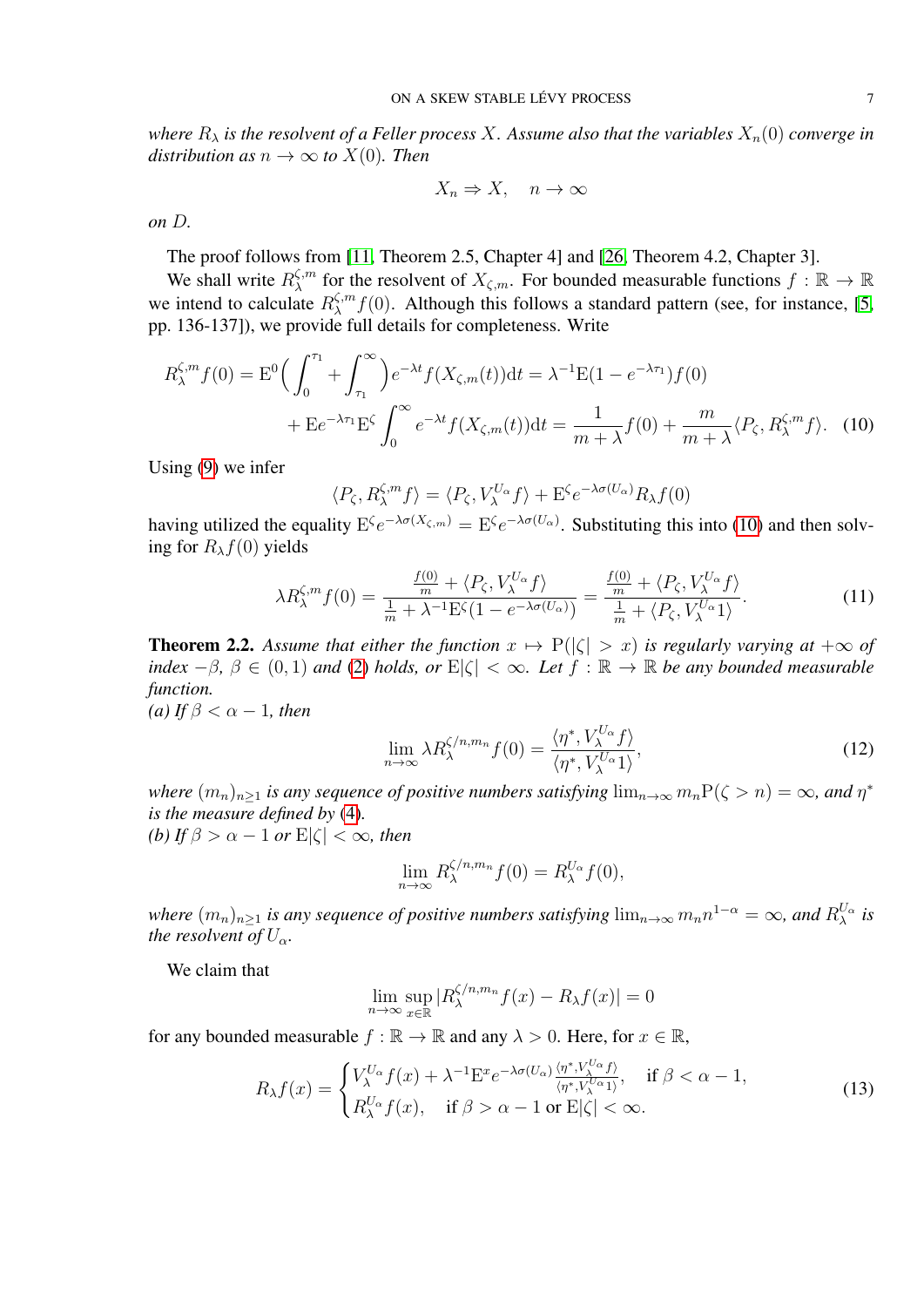To check this, observe that  $V_{\lambda}^{U_{\alpha}} = V_{\lambda}^{X_{\zeta/n,m_n}}$  $\chi^X(\chi/n, m_n, E^x e^{-\lambda \sigma(X_{\zeta,m})} = E^x e^{-\lambda \sigma(U_\alpha)}$  for  $x \in \mathbb{R}$ . Further,  $R_\lambda f(0) = \lambda^{-1} \frac{\langle \eta^*, V_\lambda^{U_\alpha} f \rangle}{\langle \eta^*, V_{\lambda}^{U_{\alpha}} \rangle}$  $\frac{\langle \eta^*, V_{\lambda}^{\vee} \alpha f \rangle}{\langle \eta^*, V_{\lambda}^{\vee} \alpha_1 \rangle}$  if  $\beta < \alpha - 1$  and  $R_{\lambda} f(0) = R_{\lambda}^{U_{\alpha}} f(0)$  if  $\beta > \alpha - 1$  or  $E|\zeta| < \infty$ . With these at hand, invoking [\(9\)](#page-5-1) yields, for any  $x \in \mathbb{R}$ ,

$$
|R_{\lambda}^{\zeta/n,m_n}f(x) - R_{\lambda}f(x)| = \mathcal{E}^x e^{-\lambda \sigma(U_{\alpha})} |R_{\lambda}^{\zeta/n,m_n}f(0) - R_{\lambda}f(0)|
$$
  

$$
\leq |R_{\lambda}^{\zeta/n,m_n}f(0) - R_{\lambda}f(0)| \to 0, \quad n \to \infty.
$$

We have used Theorem [2.2](#page-6-1) for the limit relation.

According to [\[5,](#page-20-3) Chapter V, §2, Theorem 2.8],  $R_{\lambda}$  is the resolvent of a strongly continuous probability semigroup and, as such, the resolvent of a Feller process. This observation in combination with Theorem [2.1](#page-5-0) leads to the following.

<span id="page-7-0"></span>**Corollary 2.1.** Assume that the variables  $X_{\zeta/n}(0)$  converge in distribution as  $n \to \infty$  to a random *variable*  $\xi$ *. Then the processes*  $X_{\zeta/n}$  *converge in distribution on* D *to a Feller process* X *with the resolvent*  $R_{\lambda}$  *defined in* [\(13\)](#page-6-2) *and*  $X(0)$  *having the same distribution as*  $\xi$ *. In particular, if*  $\beta > \alpha - 1$ *, then the limit process is*  $\xi + U_{\alpha}$ *.* 

Theorem A is an immediate consequence of Corollary [2.1.](#page-7-0)

2.2. Auxiliary results. In this section we prove a few preparatory results needed for the proof of Theorem [2.2.](#page-6-1) We shall treat the cases  $\beta < \alpha - 1$  and  $\beta > \alpha - 1$  or  $E|\zeta| < \infty$  in slightly different ways. As a consequence, we provide two collections of auxiliary results designed to deal with these cases. Throughout this section we write  $\sigma$  for  $\sigma(U_\alpha)$ ,  $R_\lambda$  for  $R_\lambda^{U_\alpha}$  and  $V_\lambda$  for  $V_\lambda^{U_\alpha}$ .

AUXILIARY RESULTS FOR THE CASE  $\beta < \alpha - 1$ . For  $\lambda > 0$ , the density  $u_{\lambda}$  of the resolvent kernel of  $U_{\alpha}$  satisfies  $u_{\lambda}(x, y) = u_{\lambda}(y - x), x, y \in \mathbb{R}$ , where

$$
u_{\lambda}(x) = \frac{1}{\pi} \int_0^{\infty} \frac{\cos(x\theta)}{\lambda + \theta^{\alpha}} d\theta, \quad x \in \mathbb{R}.
$$

Lemma [2.1](#page-7-1) collects a couple of formulae to be used in what follows.

<span id="page-7-1"></span>**Lemma 2.1.** *Let*  $\alpha \in (1, 2)$ *. (a) For*  $\gamma \in [0, \alpha - 1)$  *and*  $\lambda > 0$ *,* 

$$
\int_0^\infty \frac{\theta^\gamma}{\lambda + \theta^\alpha} d\theta = \frac{\Gamma(1 - \frac{\gamma + 1}{\alpha}) \Gamma(\frac{\gamma + 1}{\alpha})}{\alpha \lambda^{1 - \frac{\gamma + 1}{\alpha}}} = \frac{\pi}{\alpha \sin \frac{\pi(\gamma + 1)}{\alpha}} \frac{1}{\lambda^{1 - \frac{\gamma + 1}{\alpha}}}.
$$

*In particular,*

$$
u_{\lambda}(0) = \frac{1}{\alpha \sin \frac{\pi}{\alpha}} \frac{1}{\lambda^{1 - \frac{\gamma + 1}{\alpha}}}.
$$

*(b)* For  $x \in \mathbb{R}$ ,

$$
\int_0^\infty \frac{1 - \cos(xy)}{y^\alpha} dy = |x|^{\alpha - 1} \frac{\Gamma(2 - \alpha) \sin \frac{\pi \alpha}{2}}{\alpha - 1}.
$$

*Proof.* While the first equality in the first formula of part (a) is a consequence of [\[12,](#page-21-27) formula (3.241)(2)], the second equality follows from Euler's reflection formula  $\Gamma(1-z)\Gamma(z) = \frac{\pi}{\sin(\pi z)}$ which holds true for any noninteger  $z$ . The second equality of part (a) is implied by the first with  $\gamma = 0$  and the formula  $u_{\lambda}(0) = \pi^{-1} \int_0^{\infty} (\lambda + \theta^{\alpha})^{-1} d\theta$ . Part (b) follows from [\[34,](#page-21-10) formula  $(14.18)$ ].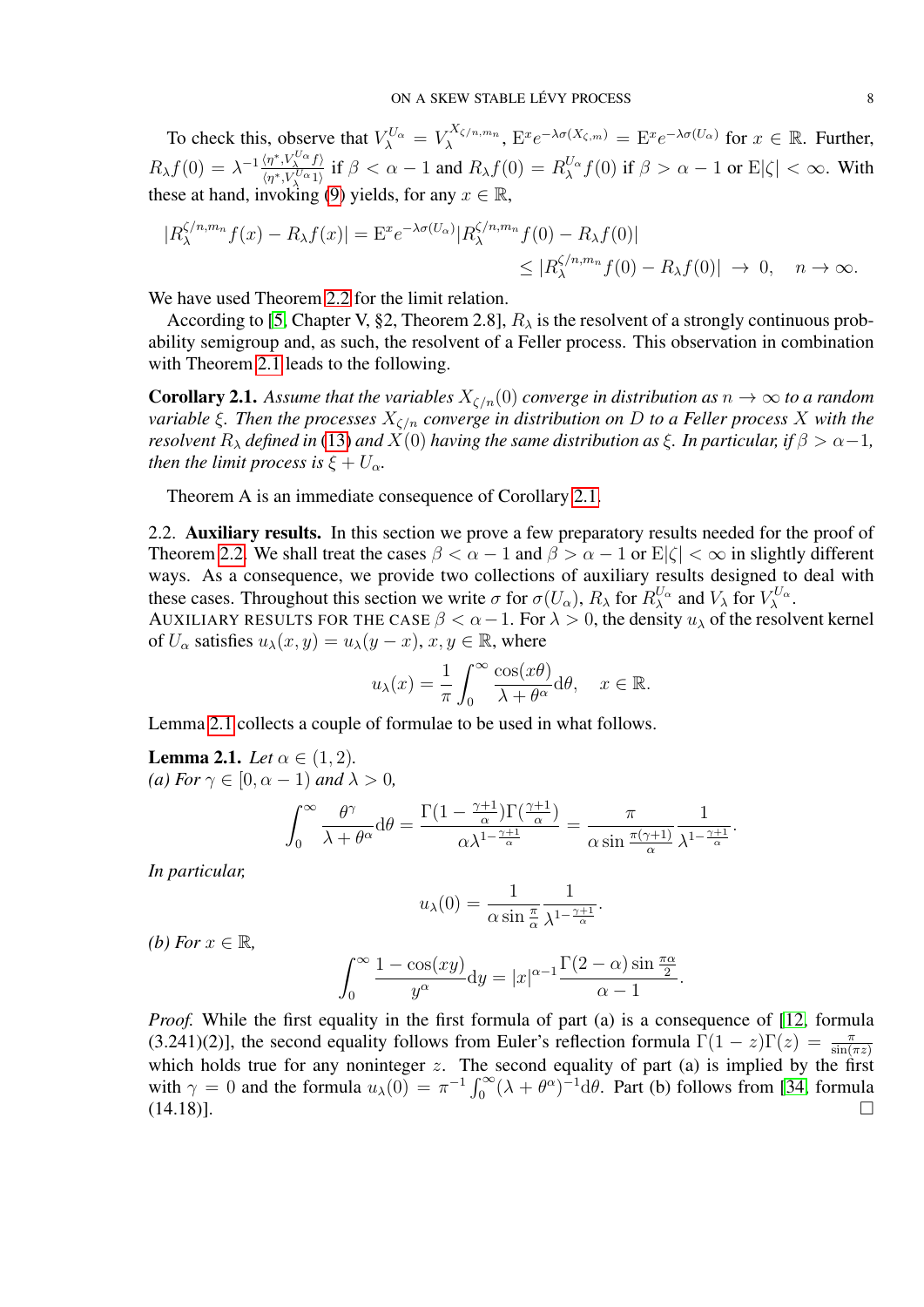While formula [\(14\)](#page-8-0) of Lemma [2.2](#page-8-1) will be used in the proof of both parts of Theorem [2.2,](#page-6-1) formula [\(15\)](#page-8-2) will be used in the proof of Theorem [2.2\(](#page-6-1)b).

<span id="page-8-1"></span>**Lemma 2.2.** *For*  $\alpha \in (1, 2)$  *and*  $\lambda > 0$ *,* 

<span id="page-8-0"></span>
$$
\lambda V_{\lambda} 1(x) = \mathcal{E}^x (1 - e^{-\lambda \sigma}) \sim A_{\lambda, \alpha} |x|^{\alpha - 1}, \quad x \to 0,
$$
\n(14)

where  $A_{\lambda,\alpha} := \frac{\alpha \Gamma(2-\alpha) \sin \pi \alpha \sin \frac{\pi \alpha}{2}}{\pi(\alpha-1)} \lambda^{1-\frac{1}{\alpha}},$  and

<span id="page-8-2"></span>
$$
P^{1}(\sigma > y) \sim B_{\alpha} y^{-1 + \frac{1}{\alpha}}, \quad y \to \infty,
$$
\n(15)

*where*  $B_{\alpha} := \frac{\sin \pi \alpha \sin \frac{\pi \alpha}{2} \Gamma(1-\alpha)}{\pi \Gamma(1-\frac{1}{2})}$  $\pi \Gamma(1-\frac{1}{\alpha})$ 

*Proof.* We start with proving [\(14\)](#page-8-0). According to [\[3,](#page-20-1) Corollary II.5.8],

<span id="page-8-3"></span>
$$
\mathcal{E}^x e^{-\lambda \sigma} = \frac{u_\lambda(-x)}{u_\lambda(0)}, \quad x \in \mathbb{R},
$$

whence

$$
u_{\lambda}(0)\mathbf{E}^{x}(1-e^{-\lambda\sigma}) = \frac{1}{\pi} \int_{0}^{\infty} \frac{1-\cos(x\theta)}{\lambda+|\theta|^{\alpha}} d\theta =
$$

$$
\frac{|x|^{\alpha-1}}{\pi} \int_{0}^{\infty} \frac{1-\cos(y)}{\lambda|x|^{\alpha}+y^{\alpha}} dy \sim \frac{|x|^{\alpha-1}}{\pi} \int_{0}^{\infty} \frac{1-\cos(y)}{y^{\alpha}} dy, \quad x \to 0. \quad (16)
$$

Invoking Lemma [2.1](#page-7-1) we arrive at [\(14\)](#page-8-0). Using the first equality in [\(16\)](#page-8-3) and Lemma [2.1](#page-7-1) we infer

$$
E^{1}(1 - e^{-\lambda \sigma}) = \frac{\alpha \sin \frac{\pi}{\alpha} \lambda^{1 - \frac{1}{\alpha}}}{\pi} \int_{0}^{\infty} \frac{1 - \cos \theta}{\lambda + \theta^{\alpha}} d\theta \sim \frac{\alpha \sin \frac{\pi}{\alpha}}{\pi} \int_{0}^{\infty} \frac{1 - \cos \theta}{\theta^{\alpha}} d\theta \lambda^{1 - \frac{1}{\alpha}}
$$

$$
= \frac{\sin \pi \alpha \sin \frac{\pi \alpha}{2} \Gamma(1 - \alpha)}{\pi} \lambda^{1 - \frac{1}{\alpha}}, \quad \lambda \to 0 + .
$$

An application of Corollary 8.1.7 in [\[4\]](#page-20-4) yields [\(15\)](#page-8-2).

Lemma [\(2.3\)](#page-8-4) is the principal ingredient of the proof of Theorem [2.2\(](#page-6-1)a).

<span id="page-8-4"></span>**Lemma 2.3.** Let  $\alpha \in (1,2)$  and  $g : \mathbb{R} \to \mathbb{R}$  be a bounded measurable function satisfying  $g(x) =$  $O(|x|^{\alpha-1})$  *as*  $x \to 0$ . Assume that the function  $x \mapsto P(|\zeta| > x)$  is regularly varying at  $+\infty$  of *index*  $-\beta$ *,*  $\beta \in (0, \alpha - 1)$  *and* [\(2\)](#page-2-0) *holds. Then* 

$$
\lim_{n \to \infty} \frac{\mathrm{E}g(\zeta/n)}{\mathrm{P}(\zeta > n)} = \int_{\mathbb{R}} g(x)\eta^*(\mathrm{d}x) = \langle \eta^*, g \rangle < \infty,
$$

where  $\eta^*$  is the measure defined in [\(4\)](#page-2-3).

*Proof.* The functions  $g^+ := \max(g, 0)$  and  $g^- := \max(-g, 0)$  are nonnegative, bounded and satisfy  $g^{\pm}(x) = O(|x|^{\alpha-1})$  as  $x \to 0$ . Thus, without loss of generality we can and do assume that  $q$  is nonnegative.

Put  $G(x) := P(\zeta \leq x)$  for  $x \in \mathbb{R}$ . We shall show that

<span id="page-8-5"></span>
$$
\lim_{n \to \infty} \frac{\int_{[0,\infty)} g(x) dG(nx)}{1 - G(n)} = c_+ \beta \int_0^\infty g(x) x^{-\beta - 1} dx. \tag{17}
$$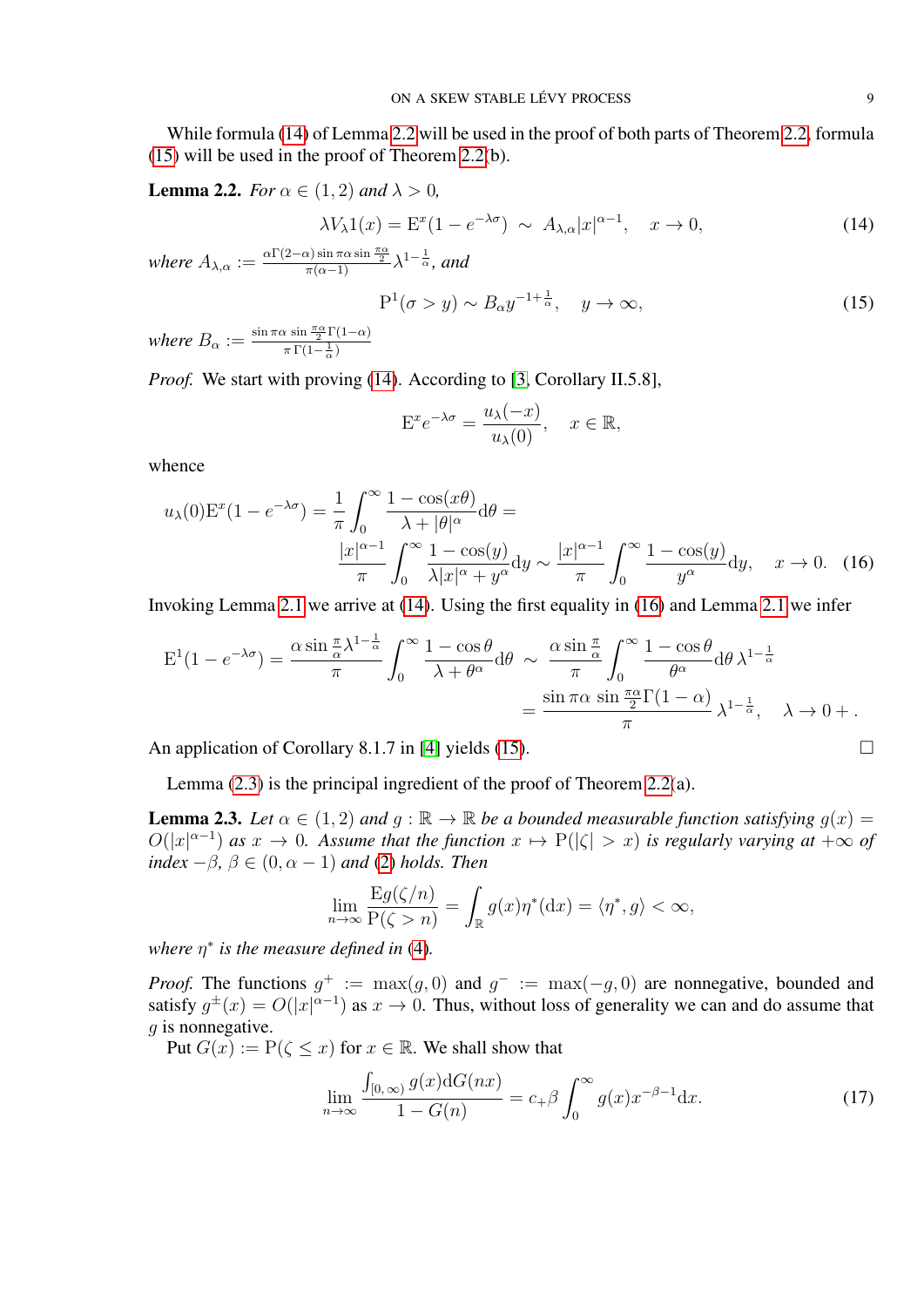Fix any  $\varepsilon \in (0,1)$ . Then

$$
\lim_{n \to \infty} \frac{\int_{(\varepsilon, \infty)} g(x) dG(nx)}{1 - G(n)} = c_+ \beta \int_{\varepsilon}^{\infty} g(x) x^{-\beta - 1} dx
$$

follows from

$$
\lim_{n \to \infty} \frac{\mathcal{P}(\zeta > nx)}{\mathcal{P}(\zeta > n)} = c_+ x^{-\beta}, \quad x > 0.
$$

Observe that the usual requirement of continuity of g is not needed here, for the measure  $\eta^*$  is (absolutely) continuous.

There is a constant  $c > 0$  such that  $q(x) \leq cx^{\alpha-1}$  whenever  $x \in (0, 1]$ . With this at hand we conclude that

$$
\int_{[0,\,\varepsilon]} g(x) dG(nx) \le \int_{[0,\,\varepsilon]} cx^{\alpha-1} dG(nx) = \frac{c}{n^{\alpha-1}} \int_{[0,\,n\varepsilon]} x^{\alpha-1} dG(x).
$$

Further,

$$
\int_{[0,n\varepsilon]} x^{\alpha-1} dG(x) \sim (n\varepsilon)^{\alpha-1} (1-G(n\varepsilon)) \frac{\beta}{\alpha-1-\beta} \sim \frac{\beta}{\alpha-1-\beta} \varepsilon^{\alpha-1-\beta} n^{\alpha-1} (1-G(n))
$$

as  $n \to \infty$ , where the first asymptotic relation follows from Karamata's theorem [\[4,](#page-20-4) Theorem 1.6.4]. We infer

$$
\limsup_{n \to \infty} \int_{[0,\,\varepsilon]} g(x) \frac{\mathrm{d}G(nx)}{1 - G(n)} \le c \frac{\beta}{\alpha - 1 - \beta} \varepsilon^{\alpha - 1 - \beta}
$$

and

$$
\limsup_{n \to \infty} \int_{[0,\infty)} g(x) \frac{dG(nx)}{1 - G(n)} \leq c \frac{\beta}{\alpha - 1 - \beta} \varepsilon^{\alpha - 1 - \beta} + c_+ \beta \int_{\varepsilon}^{\infty} g(x) x^{-\beta - 1} dx.
$$

Sending  $\varepsilon \to 0+$  we arrive at

$$
\limsup_{n \to \infty} \int_{[0,\infty)} g(x) \frac{dG(nx)}{1 - G(n)} \le c_+ \beta \int_0^\infty g(x) x^{-\beta - 1} dx.
$$

For the lower bound, write, for any  $\varepsilon > 0$ ,

$$
\int_{[0,\infty)} g(x) \frac{dG(nx)}{1 - G(n)} \ge \int_{(\varepsilon,\infty)} g(x) \frac{dG(nx)}{1 - G(n)} \to c_+ \beta \int_{\varepsilon}^{\infty} g(x) x^{-\beta - 1} dx, \quad n \to \infty.
$$

Sending  $\varepsilon \to 0+$  we obtain

$$
\liminf_{n \to \infty} \int_{[0,\infty)} g(x) \frac{\mathrm{d}G(nx)}{1 - G(n)} \ge c_+ \beta \int_0^\infty g(x) x^{-\beta - 1} \mathrm{d}x,
$$

and [\(17\)](#page-8-5) follows.

Starting with

$$
\lim_{n \to \infty} \frac{\mathcal{P}(-\zeta > nx)}{\mathcal{P}(\zeta > n)} = c_- x^{-\beta}, \quad x > 0
$$

and arguing analogously we also conclude that

$$
\int_{(-\infty,0)} g(x) \frac{\mathrm{d}G(nx)}{1 - G(n)} = c_- \beta \int_{-\infty}^0 g(x) |x|^{-\beta - 1} \mathrm{d}x.
$$

Combining this with [\(17\)](#page-8-5) completes the proof of the lemma.  $\Box$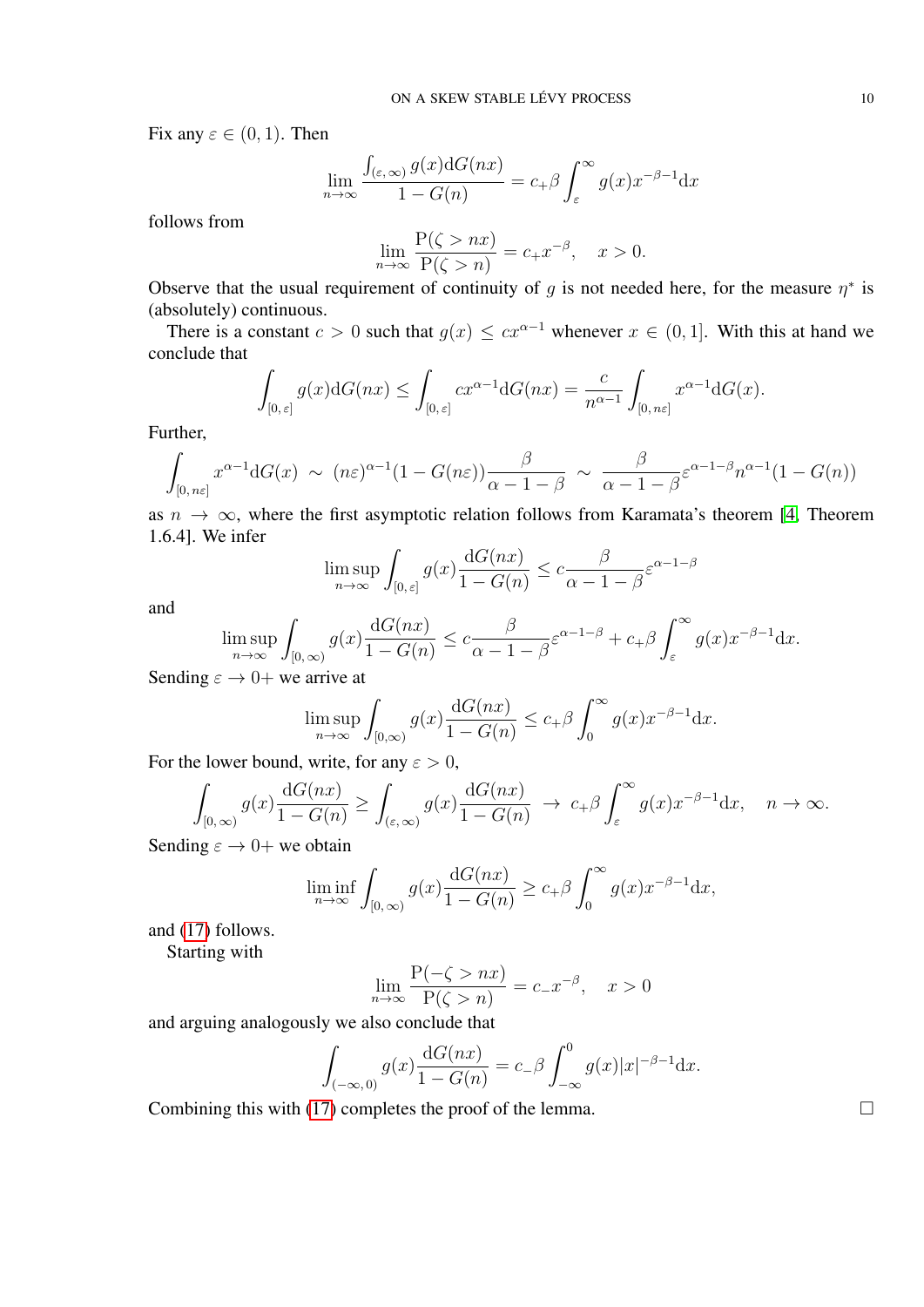AUXILIARY RESULTS FOR THE CASE  $\beta > \alpha - 1$  OR  $E|\zeta| < \infty$ . Lemmas [2.4](#page-10-0) and [2.5](#page-10-1) will be used for the proof of Theorem [2.2](#page-6-1) (b).

<span id="page-10-0"></span>**Lemma 2.4.** *For*  $\lambda > 0$  *and any bounded and continuous function*  $f : \mathbb{R} \to \mathbb{R}$ *,* 

$$
\lim_{x \to 0} \frac{V_{\lambda}f(x)}{V_{\lambda}1(x)} = \lambda R_{\lambda}^{U_{\alpha}} f(0) = \lambda \int_{\mathbb{R}} u_{\lambda}(y) f(y) \mathrm{d}y. \tag{18}
$$

<span id="page-10-4"></span>*Remark* 2.1*.* According to this lemma and [\[5,](#page-20-3) Theorem 4.2, Section V.4] there exists a unique recurrent extension of the process  $U_{\alpha}$  killed at 0 which has a zero sojourn at 0. As a consequence, this extension coincides with  $U_{\alpha}$ . More details on the excursion theory, recurrent extensions of Markov processes etc. will be given in Section [3.](#page-12-0)

*Proof.* For each  $x \in \mathbb{R}$ , denote by  $X_x$  the process defined in [\(1\)](#page-1-0) in which we formally replace  $\zeta$  with x. For  $k \in \mathbb{N}$ , denote by  $\sigma_k^{(x)}$  $\kappa_k^{(x)}$  the time of the kth jump (of size x) from 0 and note that the random variables  $\sigma_1^{(x)}$  $\mathfrak{a}_1^{(x)},\ \sigma_2^{(x)}$  $2^{(x)}$ ,... are independent and identically distributed. We shall use a representation

$$
X_x(t) = U_\alpha(t) + xN_\alpha(x, t), \quad t \ge 0, \ x \in \mathbb{R},
$$

where  $N_{\alpha}(x,t) = \#\{k \in \mathbb{N} : \sigma_1^{(x)} + \ldots + \sigma_k^{(x)} \le t\}.$ 

Arguing as in [\(9\)](#page-5-1) and [\(10\)](#page-6-0) we conclude that

$$
\frac{V_{\lambda}f(x)}{\lambda V_{\lambda}1(x)} = \mathcal{E} \int_0^{\infty} e^{-\lambda t} f(X_x(t)) \mathrm{d}t, \quad x \in \mathbb{R}.
$$

In view of this and the Lebesgue dominated convergence theorem, we are left with showing that

<span id="page-10-2"></span>
$$
xN_{\alpha}(x,t) \stackrel{\text{P}}{\rightarrow} 0, \quad x \to 0. \tag{19}
$$

To prove [\(19\)](#page-10-2), recall that the process  $U_{\alpha}$  is self-similar of index  $1/\alpha$ . This implies that, for  $k \in \mathbb{N}, \sigma_k^{(x)}$  $\kappa_k^{(x)}$  has the same distribution as  $\sigma_k^{(1)}$  $\binom{[1]}{k} |x|^{\alpha}$  and thereupon  $N_{\alpha}(x, t)$  has the same distribution as  $\#\{k \in \mathbb{N} : \sigma_1^{(1)} + \ldots + \sigma_k^{(1)} \le t |x|^{-\alpha}\}\$ . By [\[22,](#page-21-28) Theorem 3.2],

$$
P^{1}(\sigma > t|x|^{-\alpha}) N_{\alpha}(x, t) \stackrel{d}{\to} S_{1-\frac{1}{\alpha}}^{(-1)}(1) := \inf\{t \ge 0 : S_{1-\frac{1}{\alpha}}(t) > 1\}, \quad x \to 0,
$$

where  $\stackrel{\text{d}}{\rightarrow}$  denotes convergence of one-dimensional distributions, and  $(S_{1-\frac{1}{\alpha}}(t))_{t\geq 0}$  is a drift-free  $(1 - \frac{1}{2})$  $\frac{1}{\alpha}$ )-stable subordinator with

$$
-\log E e^{-uS_{1-\frac{1}{\alpha}}(1)} = \Gamma(1/\alpha)u^{1-\frac{1}{\alpha}}, \quad u \ge 0.
$$
  
Since, by (15),  $P^1(\sigma > t|x|^{-\alpha}) \sim B_{\alpha}t^{-1+\frac{1}{\alpha}}|x|^{\alpha-1}$  as  $x \to 0$ , we infer (19).

<span id="page-10-1"></span>**Lemma 2.5.** Let  $a : \mathbb{R} \to [0, \infty)$  and  $b : \mathbb{R} \to \mathbb{R}$  be functions such that  $|b(x)| \leq Ca(x)$  for all  $x \in \mathbb{R}$  and some constant  $C > 0$  and that  $\lim_{x \to 0} \frac{b(x)}{a(x)} = A \in \mathbb{R}$ . Assume that a sequence  $(\mu_n)_{n \ge 1}$ *of probability measures satisfies*  $\mu_n({0}) = 0$  *for large n and, for each*  $\delta > 0$ *,* 

<span id="page-10-3"></span>
$$
\lim_{n \to \infty} \frac{\int_{|x| \ge \delta} a(x) \mu_n(\mathrm{d}x)}{\int_{|x| < \delta} a(x) \mu_n(\mathrm{d}x)} = 0. \tag{20}
$$

*Then*

$$
\lim_{n \to \infty} \frac{\int_{\mathbb{R}} b(x) \mu_n(\mathrm{d}x)}{\int_{\mathbb{R}} a(x) \mu_n(\mathrm{d}x)} = A.
$$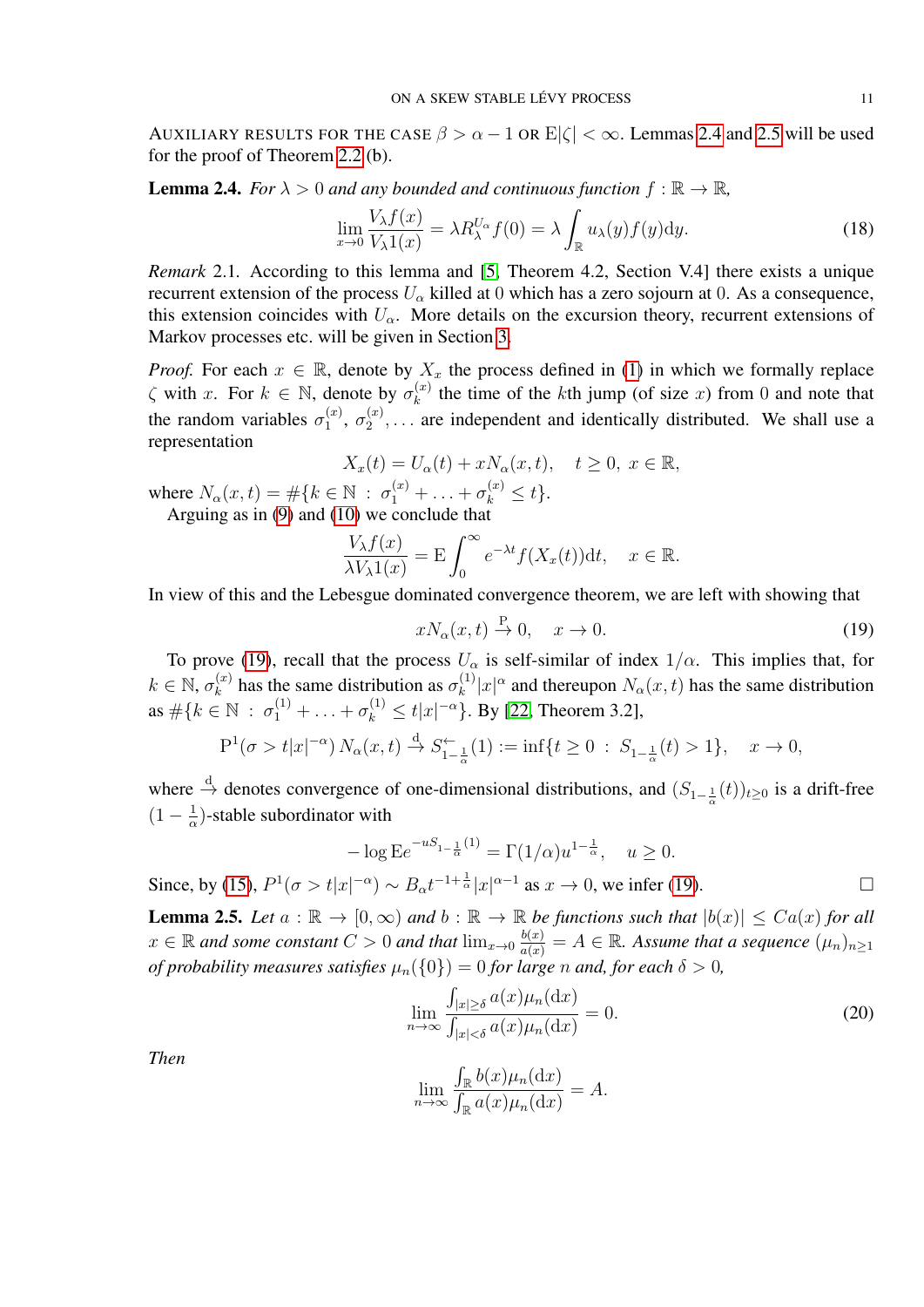*Proof.* Let  $\varepsilon > 0$  be arbitrary. Select  $\delta > 0$  such that  $|\frac{b(x)}{a(x)} - A| < \varepsilon$  whenever  $|x| \le \delta$ . Then

$$
\limsup_{n \to \infty} \frac{\int_{\mathbb{R}} b(x) \mu_n(\mathrm{d}x)}{\int_{\mathbb{R}} a(x) \mu_n(\mathrm{d}x)} = \limsup_{n \to \infty} \frac{\frac{(\int_{|x| \ge \delta} + \int_{|x| < \delta} b(x) \mu_n(\mathrm{d}x)}{\int_{|x| < \delta} a(x) \mu_n(\mathrm{d}x)}}{\frac{(\int_{|x| \ge \delta} + \int_{|x| < \delta} b(x) \mu_n(\mathrm{d}x)}{\int_{|x| < \delta} a(x) \mu_n(\mathrm{d}x)}} = \limsup_{n \to \infty} \frac{\frac{\int_{|x| < \delta} b(x) \mu_n(\mathrm{d}x)}{\int_{|x| < \delta} a(x) \mu_n(\mathrm{d}x)}}{\frac{\int_{|x| < \delta} b(x) \mu_n(\mathrm{d}x)}{\int_{|x| < \delta} a(x) \mu_n(\mathrm{d}x)}} = \limsup_{n \to \infty} \frac{\frac{\int_{|x| < \delta} b(x) \mu_n(\mathrm{d}x)}{\int_{|x| < \delta} a(x) \mu_n(\mathrm{d}x)}}{\int_{|x| < \delta} a(x) \mu_n(\mathrm{d}x)}} = \limsup_{n \to \infty} \frac{(A + \varepsilon) \int_{|x| < \delta} a(x) \mu_n(\mathrm{d}x)}{\int_{|x| < \delta} a(x) \mu_n(\mathrm{d}x)}} = A + \varepsilon
$$

having utilized for the second equality

$$
\lim_{n \to \infty} \frac{\int_{|x| \ge \delta} b(x) \mu_n(\mathrm{d}x)}{\int_{|x| < \delta} a(x) \mu_n(\mathrm{d}x)} = 0
$$

which is a consequence of [\(20\)](#page-10-3) and the assumption  $|b(x)| \leq Ca(x)$  for all  $x \in \mathbb{R}$ . An analogous inequality for the lower limit follows similarly. Sending  $\varepsilon \to 0$  completes the proof of the lemma.  $\Box$ 

2.3. Proof of Theorem [2.2.](#page-6-1) We first prove the theorem in the case  $\beta < \alpha - 1$  (part (a) of the theorem). In view of [\(11\)](#page-6-3) we have to show that

<span id="page-11-0"></span>
$$
\lim_{n \to \infty} \frac{f(0)/m_n + \langle P_{\zeta/n}, V_\lambda f \rangle}{1/m_n + \langle P_{\zeta/n}, V_\lambda 1 \rangle} = \frac{\langle \eta^*, V_\lambda f \rangle}{\langle \eta^*, V_\lambda 1 \rangle}.
$$
\n(21)

The function  $V_\lambda 1$  is nonnegative and bounded (by  $\lambda^{-1}$ ). According to [\(14\)](#page-8-0), it satisfies  $V_\lambda 1(x)$  $O(|x|^{\alpha-1})$  as  $x \to 0$ . By virtue of

<span id="page-11-1"></span>
$$
|V_{\lambda}f(x)| \le \sup_{y \in \mathbb{R}} |f(y)| V_{\lambda} 1(x), \quad x \in \mathbb{R}
$$
 (22)

and the fact that f is bounded by assumption, we conclude that  $V_\lambda f$  is a bounded function satisfying  $V_\lambda f(x) = O(|x|^{\alpha-1})$  as  $x \to 0$ . Hence, an application of Lemma [\(2.3\)](#page-8-4) yields

$$
\langle P_{\zeta/n}, V_{\lambda} f \rangle \sim P(\zeta > n) \langle \eta^*, V_{\lambda} f \rangle \quad \text{and} \quad \langle P_{\zeta/n}, V_{\lambda} 1 \rangle \sim P(\zeta > n) \langle \eta^*, V_{\lambda} 1 \rangle, \quad n \to \infty.
$$

These together with our choice of  $m_n$  prove [\(21\)](#page-11-0).

Now we are turning to the proof of part (b). Formula [\(11\)](#page-6-3) tells us that we have to prove that

<span id="page-11-2"></span>
$$
\lim_{n \to \infty} \frac{f(0)/m_n + \langle P_{\zeta/n}, V_\lambda f \rangle}{1/m_n + \langle P_{\zeta/n}, V_\lambda 1 \rangle} = \lambda R_\lambda^{U_\alpha} f(0). \tag{23}
$$

In the notation of Lemma [2.5,](#page-10-1) put  $a := V_{\lambda}1$ ,  $b := V_{\lambda}f$  and  $\mu_n := P_{\zeta/n}$  for  $n \ge 1$ . Then, in view of [\(22\)](#page-11-1), we may put  $C := \sup_{y \in \mathbb{R}} |f(y)|$  and, by Lemma [2.4,](#page-10-0)  $A := \lambda R_{\lambda}^{U_{\alpha}} f(0)$ . Now relation [\(23\)](#page-11-2) follows from Lemma [2.5](#page-10-1) and our choice of  $m_n$  if we can show that

<span id="page-11-4"></span>
$$
\lim_{n \to \infty} m_n \langle P_{\zeta/n}, V_\lambda 1 \rangle = \infty \tag{24}
$$

and that, for any  $\delta > 0$ ,

<span id="page-11-3"></span>
$$
\lim_{n \to \infty} \frac{\int_{|x| \ge \delta} \mathcal{E}^x (1 - e^{-\lambda \sigma}) P_{\zeta/n}(\mathrm{d}x)}{\int_{|x| < \delta} \mathcal{E}^x (1 - e^{-\lambda \sigma}) P_{\zeta/n}(\mathrm{d}x)} = 0 \tag{25}
$$

which is condition [\(20\)](#page-10-3) with  $a(x) = V_{\lambda} 1(x) = \lambda^{-1} E^{x} (1 - e^{-\lambda \sigma})$  for  $x \in \mathbb{R}$ .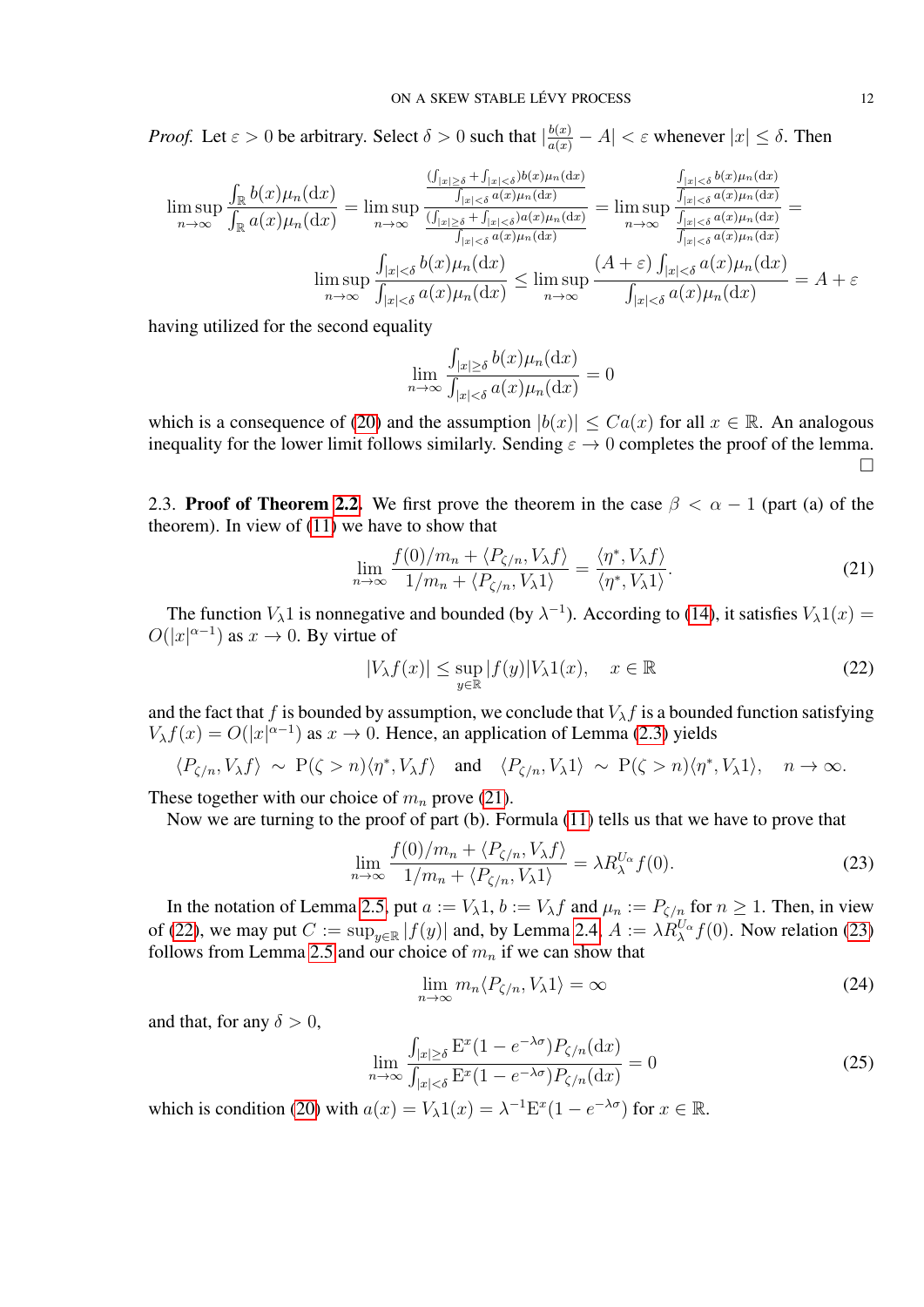Fix any  $\delta > 0$ . On the one hand,

$$
\int_{|x|\geq \delta} \mathcal{E}^x(1 - e^{-\lambda \sigma}) P_{\zeta/n}(\mathrm{d}x) \leq \mathcal{P}(|\zeta| \geq n\delta) = o(n^{1-\alpha}), \quad n \to \infty
$$

which holds true if  $E|\zeta| < \infty$  or  $\beta > \alpha - 1$ . On the other hand, appealing to [\(14\)](#page-8-0) we conclude that, for appropriate constant  $K > 0$ ,

$$
\int_{|x|<\delta} \mathcal{E}^x (1 - e^{-\lambda \sigma}) P_{\zeta/n}(\mathrm{d}x) \ge K \int_{|x|<\delta} |x|^{\alpha - 1} P_{\zeta/n}(x) = K n^{1 - \alpha} \int_{|x|
$$
\sim K \mathcal{E}(|\zeta|^{\alpha - 1}) n^{1 - \alpha}, \quad n \to \infty. \quad (26)
$$
$$

Since  $E(|\zeta|^{\alpha-1}) < \infty$  if  $E|\zeta| < \infty$  or  $\beta > \alpha - 1$ , [\(25\)](#page-11-3) follows. Finally, [\(24\)](#page-11-4) is a consequence of [\(26\)](#page-12-1) and our assumption  $\lim_{n\to\infty} m_n n^{1-\alpha} = \infty$ .

The proof of Theorem [2.2](#page-6-1) is complete.

# <span id="page-12-1"></span>3. ITÔ'S EXCURSION THEORY

<span id="page-12-0"></span>According to Corollary [2.1,](#page-7-0) the processes  $X_{\zeta/n}$  converge in distribution. If  $\beta > \alpha - 1$  or  $E|\zeta| < \infty$ , the limit process is  $U_{\alpha}$  and, as such, well-understood. If  $\beta < \alpha - 1$ , we only have a resolvent description of the limit process that we call a skew  $\alpha$ -stable Lévy process. In this section, we give a probabilistic representation of this process via Itô's excursion theory and an SDE, which include a local time of the process. There are several definitions of a local time of a Markov process. Usually these produce the same process, up to a multiplicative constant. To provide an absolutely rigorous formulation of our results, we should stick to a particular definition that serves our needs. As far as the skew stable Lévy process is concerned, the exact values of constants are as important as the parameter of permeability appearing in the defining equation [\(5\)](#page-2-2) for the SBM.

We briefly review below some basic facts of Itô's excursion theory for Markov processes. We only discuss real-valued processes and leave aside processes taking values in the other spaces. We follow Blumenthal's book [\[5\]](#page-20-3) and cite specific theorems or point out pages for the most important results. Let  $(X, P^x)$ ,  $x \in \mathbb{R}$  be a Feller process, that is, a Markov process whose transition semigroup  $(P_t)_{t\geq0}$  is strongly continuous on  $C_0(\mathbb{R})$ . Without loss of generality we always assume that all processes to be considered are standard, see the corresponding definition in [\[6,](#page-21-29) Chapter I, §9]. Assume that X is recurrent at 0, that is,  $P^x(\sigma < \infty) = 1$  for all  $x \in \mathbb{R}$ , where, as before,  $\sigma = \sigma(X)$  denotes the first hitting time of 0.

Associated with  $(X, P^x)$  are

(i)  $\bar{X}(t) := X(t \wedge \sigma), t \geq 0$  the process stopped at 0 (we denote by  $\bar{P}^x$  and  $\bar{P}_t$  its distribution and semigroup, respectively), and

(ii) the process killed at 0 with the semigroup  $P_t^0$  and the transition probabilities  $P^0(t, x, A) =$  $P(X(t) \in A, t < \sigma)$  for  $t \geq 0$  and  $x \in \mathbb{R}$ .

The killed process and its semigroup will be called *minimal process* and *minimal semigroup*, respectively.

Below we recall elements of Itô's synthesis theory, which describes all recurrent extensions of the minimal process.

Assume that

the function 
$$
x \mapsto \bar{E}^x e^{-\lambda \sigma}
$$
 is continuous for each  $\lambda > 0$  and  $\lim_{|x| \to \infty} \bar{E}^x e^{-\sigma} = 0$ .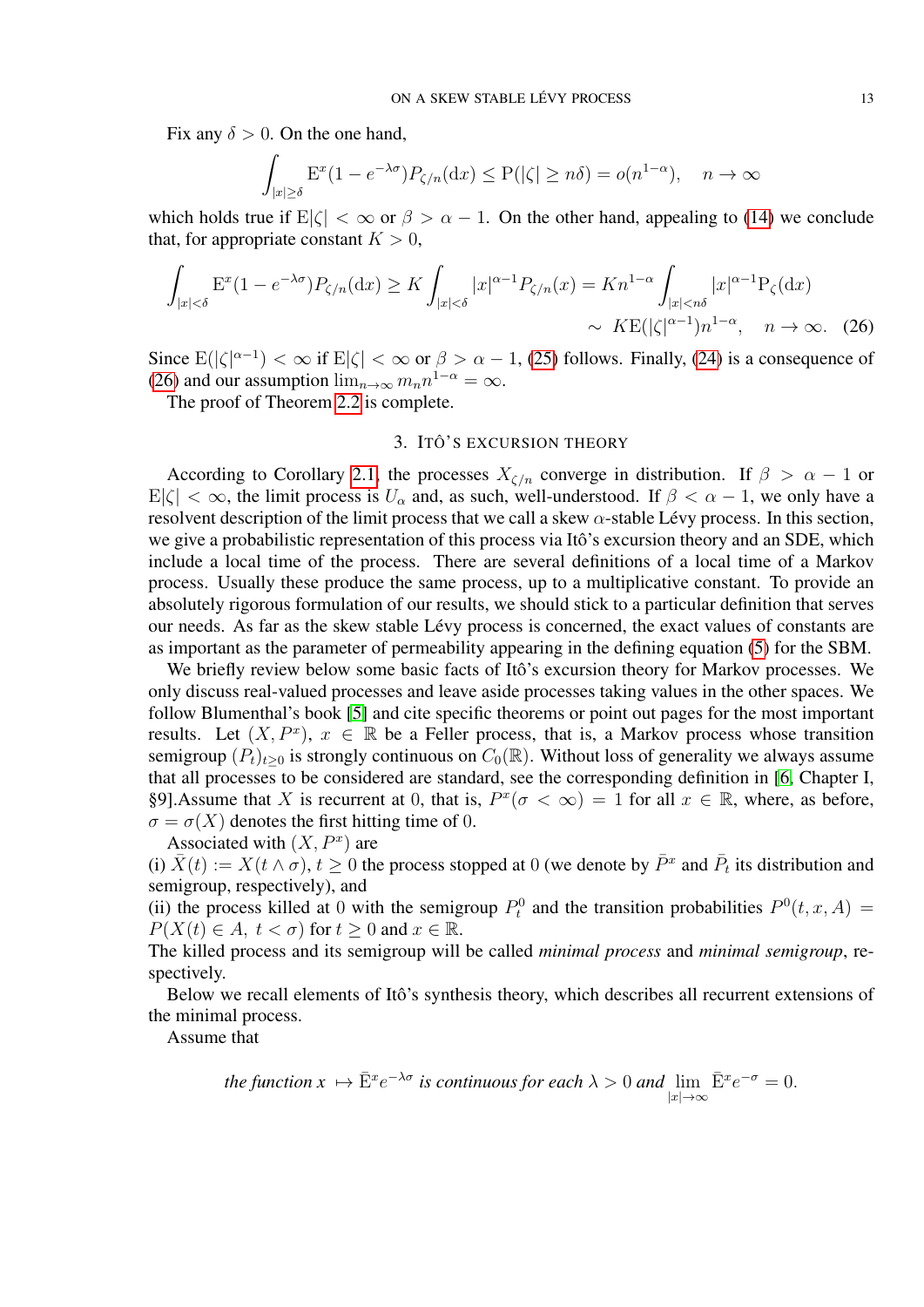*Remark* 3.1*.* All the properties of a minimal semigroup, stated above and below, are satisfied for the minimal semigroup of a symmetric  $\alpha$ -stable Lévy process with  $\alpha \in (1, 2)$ .

To each function  $u \in D([0,\infty))$ , we associate  $\sigma(u) := \inf\{t > 0 : u(t) = 0\}$ . Let  $\hat{P}$  be a σ-finite measure on D supported by the set of functions  $\{u : u(t) = 0, t \geq \sigma(u)\}\)$ . The elements of this set will be called *excursions* and  $\sigma(u)$  will be called the *length of excursion* u. We shall assume that

$$
\hat{P}(1 - e^{-\sigma}) \le 1
$$

and that  $\hat{P}(|u(0)| > x) < \infty$  for  $x > 0$ .

Let  $N(ds, du)$  denote a Poisson point measure on  $[0, \infty) \times D$  with intensity  $ds \times \hat{P}(du)$ . Denote by  $(s_k, u_k)$  the atoms of N, that is,  $N = \sum_k \delta_{(s_k, u_k)}$ . Put  $m := 1 - \hat{P}(1 - e^{-\sigma})$ ,

$$
\tau(s) := ms + \sum_{s_k \le s} \sigma(u_k) = ms + \int_{[0, s]} \int_D \sigma(u) N(\mathrm{d}z, \mathrm{d}u), \quad s \ge 0
$$

and

<span id="page-13-0"></span>
$$
\varphi(t) := \inf\{s \ge 0 \; : \; \tau(s) > t\}, \quad t \ge 0. \tag{27}
$$

Assume that at least one of the following conditions holds:

 $m > 0$  *or the measure*  $\hat{P}$  *is infinite.* Then  $(\tau(s))_{s\geq 0}$  is a strictly increasing subordinator. For  $t \in [\tau(s_k-), \tau(s_k)]$ , put  $X(t) := u_k(t \tau(s_k-)$  and, for  $t \notin \bigcup_k [\tau(s_k-), \tau(s_k)]$ , put  $X(t) := 0$ .

Further, we assume that the characteristic measure  $\hat{P}$  is *compatible with the minimal semigroup*. This means that, for all  $n \geq 1$ , all  $0 \leq s_1 \leq \ldots \leq s_n \leq s$  and all bounded measurable functions  $g, g_1, \ldots, g_n$  with  $g(0) = 0$ ,

$$
\hat{P}\Big(g(u(t+s))g_1(u(s_1))\dots g_n(u(s_n));\sigma>s\Big)=\hat{P}\Big(P_t^0g(u(s))g_1(u(s_1))\dots g_n(u(s_n));\sigma>s\Big),\text{and}
$$

and

$$
\hat{P}\Big(g(u(t));u(0)\in B\Big)=\hat{P}\Big(P_t^0g(u(0));u(0)\in B\Big),
$$

(see [\[5,](#page-20-3) Chapter V  $\S1$  and V  $\S2$  (d)] for more details). Then, according to [5, Theorem 2.10, Chapter V §2]), X is a Markov extension of the minimal process with  $X(0) = 0$ . Moreover, each extension (starting at 0) can be obtained with the help of merging excursions, under suitable measure  $\hat{P}$  satisfying the compatibility conditions. An extension has a zero sojourn at 0 if, and only if,  $m = 0$ .

*Remark* 3.2. If  $X(0) \neq 0$ , then the behavior of X until hitting 0 is determined uniquely by the minimal semigroup or the semigroup corresponding to the stopped process.

Note that the measure  $\hat{P}$  is finite if, and only if,  $\hat{P} = \bar{P}^{\theta}$  for some finite measure  $\theta$  on  $\mathbb{R} \setminus \{0\}$ . In this case, X is a holding and jumping process, with holding time  $\|\theta\|$  and jumping distribution θ  $\frac{\theta}{\|\theta\|}$ , where  $\|\theta\| = \theta(\mathbb{R} \setminus \{0\}).$ 

If the measure  $\hat{P}$  is infinite, then X can be obtained as an a.s. limit of holding and jumping processes. To explain the construction, recall that [\[5,](#page-20-3) Chapter 5.2] a family of  $\sigma$ -finite measures  $(\theta_t)_{t>0}$  on the Borel subsets of  $\mathbb{R} \setminus \{0\}$  is called *entrance law* for  $P_t^0$ , if

$$
\theta_s P_t^0 = \theta_{t+s}, t\geq 0, \quad s>0
$$

and

$$
\langle \theta_s, V1 \rangle = \mathcal{E}^{\theta_s} (1 - e^{-\sigma}) \le 1, \quad s > 0.
$$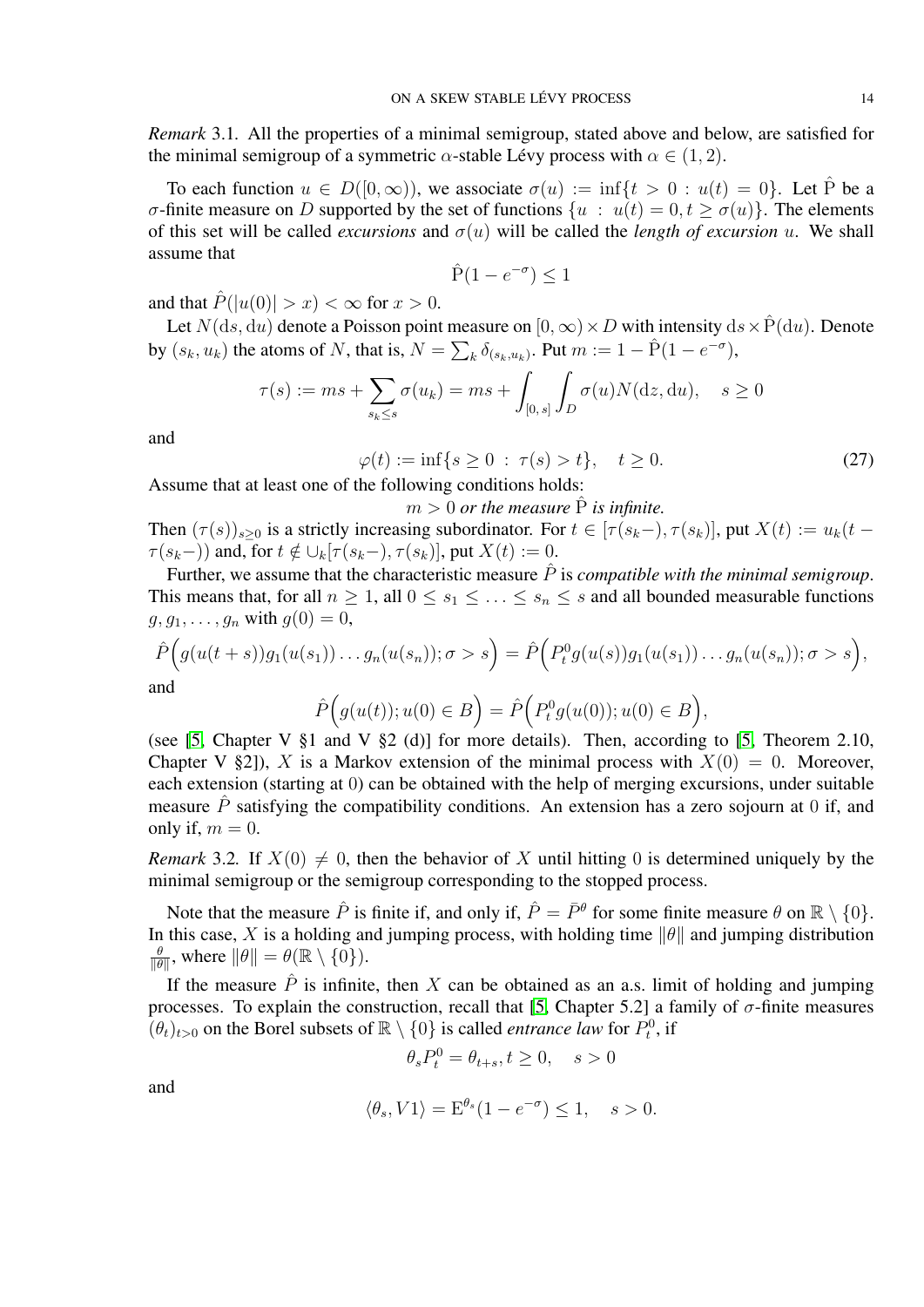If  $\theta$  is a  $\sigma$ -finite measure on  $\mathbb{R} \setminus \{0\}$  such that  $E^{\theta}(1 - e^{-\sigma}) \leq 1$ , then  $\theta_t := \theta P_t^0$  is an entrance law. Another important example of an entrance law is  $\hat{\theta}_t(A) := \hat{P}(X_t \in A, t < \sigma)$ .

Consider a family of holding and jumping processes  $(X_{\varepsilon})_{\varepsilon>0}$  with jumping distribution  $\frac{\hat{\eta}_{\varepsilon}}{\|\hat{\eta}_{\varepsilon}\|}$ and holding parameter  $m + \delta_{\varepsilon}$ , where  $\delta_{\varepsilon} > 0$  is any function satisfying  $\delta_{\varepsilon} = o(\varepsilon)$  as  $\varepsilon \to 0$ . It follows from the proof of [\[5,](#page-20-3) Theorem 2.10, Chapter 5.2] that the corresponding resolvents converge uniformly. By Theorem [2.1,](#page-5-0) this entails the distributional convergence  $X_{\varepsilon} \Rightarrow X$  on D as  $\varepsilon \to 0$ . The aforementioned proof contains an explicit construction of  $X_{\varepsilon}$ , which includes merging of excursions of the length larger than  $\varepsilon > 0$ , and such that  $\lim_{\varepsilon \to 0} X_{\varepsilon}(t) = X(t)$  a.s.

Note also that, for any entrance law  $(\theta_t)$ , there exists a unique characteristic measure  $\hat{P}$  satisfying  $\theta_t = \hat{\theta}_t, t > 0$ , see [\[5,](#page-20-3) Theorem 4.7, Chapter V]. Moreover, the characteristic measure  $\hat{P}$  can be recovered from the process X, see [\[5,](#page-20-3) Chapter III], and the process  $(\varphi(t))_{t\geq0}$  defined in [\(27\)](#page-13-0) is the Blumenthal-Getoor local time of X at 0, see [\[5,](#page-20-3) Theorem 2.3, Chapter V  $\S2$ ], that is, a continuous additive functional which satisfies

$$
\mathcal{E}^x e^{-\sigma} = \mathcal{E}^x \int_0^\infty e^{-t} \mathrm{d}\varphi(t), \quad x \in \mathbb{R}.
$$

Existence, uniqueness and some other properties of the local time are discussed in [\[5,](#page-20-3) p. 91-93]. Therefore, under some natural properties imposed on the minimal semigroup, there is a one-to-one correspondence between the recurrent extension of the minimal process, the characteristic measure  $\hat{P}$  and the entrance law  $(\theta_t)$ . We stress that the analysis of the entrance law is simpler than that of the two other objects.

Any entrance law for  $P_t^0$  can be uniquely decomposed as the sum of two entrance laws

$$
\theta_t = \rho_t + \theta P_t^0, \quad t > 0,
$$

where  $\theta$  is a  $\sigma$ -finite measure, and the measure  $\rho_t$  satisfies

$$
\lim_{t \to 0+} \rho_t(\mathbb{R} \setminus [-x, x]) = 0
$$

for any x > 0, see [\[5,](#page-20-3) p. 140]. These entrance laws, which are called *continuous entrance* and *jump entrance*, respectively, can also be characterized as follows:

$$
\theta_t^c(\cdot) := \rho_t = \hat{P}(X(s) \in \cdot, X(0) = 0, s < \sigma),
$$
  

$$
\theta_t^j(\cdot) := \hat{P}(X(s) \in \cdot, X(0) \neq 0, s < \sigma),
$$

see [\[5,](#page-20-3) p. 156]. It follows from Theorems 2.6, 2.8 and the proof of Theorem 2.10 from [\[5,](#page-20-3) Chapter V] that if an entrance law is a jump entrance law, that is,  $\theta_t = \theta P_t^0$ , where  $\theta$  is an infinite measure satisfying  $E^{\theta}(1-e^{-\sigma})=1$ , then the corresponding recurrent extension X has a zero sojourn at 0, its resolvent satisfies

<span id="page-14-0"></span>
$$
\lambda R_{\lambda} f(0) = \frac{\langle \theta, V_{\lambda} f \rangle}{\langle \theta, V_{\lambda} 1 \rangle},\tag{28}
$$

the corresponding characteristic measure  $\hat{P}$  is equal to  $\bar{P}^{\theta}$ .

Here is another conclusion motivated by the aforementioned facts. Assume that there exists a unique continuous entrance law  $\rho_t$  with the characteristic measure  $\hat{P}^c$  that satisfies  $\hat{P}^c(1-e^{-\sigma})=$ 1. For instance, this is the case for the process  $U_{\alpha}$ , see Remark [2.1.](#page-10-4) Then any entrance law  $(\theta_t)$ , which corresponds to an extension with a zero sojourn at 0, can be uniquely represented by

<span id="page-14-1"></span>
$$
\theta_t = (1 - p)\rho_t + p\,\theta P_t^0,\tag{29}
$$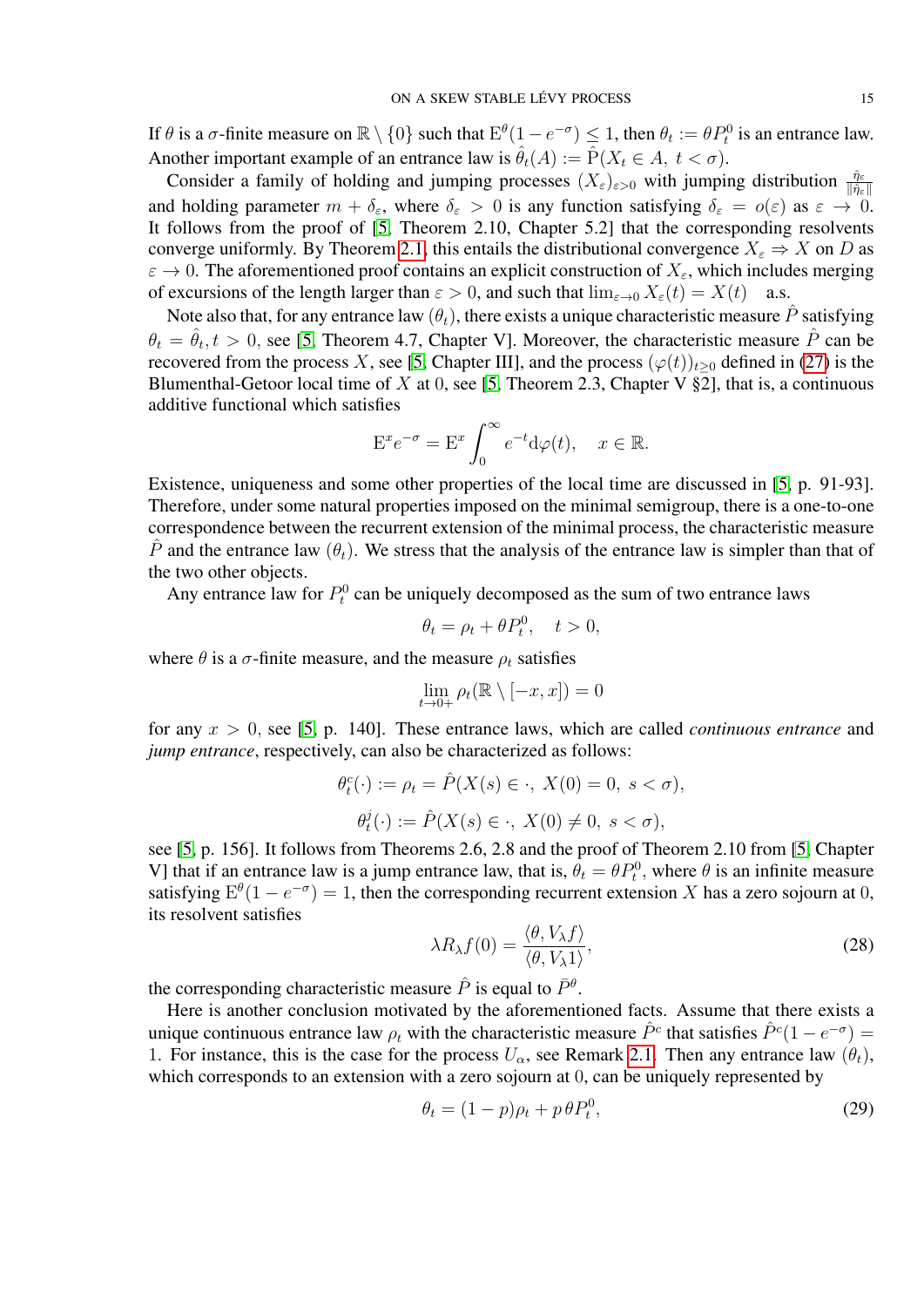where  $p \in [0, 1]$ , and the measure  $\theta$  satisfies  $E^{\theta}(1 - e^{-\sigma}) = 1$ . The corresponding characteristic measure is

<span id="page-15-4"></span>
$$
\hat{P} = (1 - p)\hat{P}^c + p\bar{P}^\theta.
$$
\n(30)

### 4. SDE FOR THE SKEW STABLE LÉVY PROCESS

<span id="page-15-0"></span>In this section all semigroups, resolvents, etc. are related to extensions of the minimal process corresponding to the process  $U_{\alpha}$  killed at 0.

4.1. Existence of solutions to SDEs with local times. Let  $X$  be a Feller process with the resolvent  $\overline{A}$   $\overline{A}$   $\overline{B}$ 

<span id="page-15-1"></span>
$$
R_{\lambda}f(x) = V_{\lambda}f(x) + \mathcal{E}^{x}e^{-\lambda\sigma}\frac{\langle\theta, V_{\lambda}f\rangle}{\langle\theta, V_{\lambda}1\rangle}, \quad \lambda > 0, \ x \in \mathbb{R},
$$
\n(31)

where  $\theta$  is an infinite measure satisfying  $E^{\theta}(1 - e^{-\sigma}) = 1$ . The right-hand side in [\(31\)](#page-15-1) is obtained by a combination of [\(9\)](#page-5-1) and [\(28\)](#page-14-0).

<span id="page-15-2"></span>Theorem 4.1. *The process* X *is a (weak) solution to the SDE*

<span id="page-15-3"></span>
$$
X(t) = X(0) + U_{\alpha}(t) + S_{\theta}(L_0^X(t)), \quad t \ge 0,
$$
\n(32)

*where*  $U_{\alpha}$  *is a symmetric*  $\alpha$ -stable Lévy process,  $S_{\theta}$  *is a pure-jump Lévy process with the Lévy* measure  $\theta$ , which is independent of  $U_\alpha$ , the process  $L_0^X$  is the local time of  $X$  at  $0$  (see the definition *in the previous subsection).*

A specialization of Theorem [4.1,](#page-15-2) with the Lévy measure  $\theta = \eta$  given by [\(7\)](#page-3-1) and  $S_{\theta} = S_{\beta}$ , immediately proves Theorem B, except the explicit formula for the constant  $C$ . Here is the remaining piece of the proof. Write

$$
\frac{1}{C} = \int_{\mathbb{R}} \mathbf{E}^x (1 - e^{-\sigma(U_\alpha)}) \eta(\mathrm{d}x) = \frac{c_- + c_+}{\pi u_1(0)} \int_0^\infty \int_0^\infty \frac{1 - \cos(x\theta)}{1 + \theta^\alpha} \mathrm{d}\theta \frac{\mathrm{d}x}{x^{1+\beta}}
$$

$$
= \frac{c_- + c_+}{\pi u_1(0)} \frac{\Gamma(1-\beta)\sin\frac{\pi(1+\beta)}{2}}{\beta} \int_0^\infty \frac{\theta^\beta}{1 + \theta^\alpha} \mathrm{d}\theta = \frac{(c_- + c_+) \Gamma(1-\beta)\cos\frac{\pi\beta}{2}\sin\frac{\pi}{\alpha}}{\beta\sin\frac{\pi(\beta+1)}{\alpha}}
$$

having utilized [\(7\)](#page-3-1) and [\(16\)](#page-8-3) for the second equality, Fubini's theorem and Lemma [2.1\(](#page-7-1)b) for the third equality and Lemma [2.1\(](#page-7-1)a) for the last equality.

*Proof of Theorem [4.1.](#page-15-2)* Since  $E^{\theta}(1 - e^{-\sigma}) = 1$  by assumption, we conclude that the 'holding' parameter  $m = 1 - E^{\theta} (1 - e^{-\sigma})$  is equal to 0, and the process X has a zero sojourn at 0 a.s.

Let  $N_{\theta}(ds, dx)$  be a Poisson point measure with intensity  $ds \times \theta(dx)$ . Let  $((s_k, x_k))_{k\geq 1}$  be a (measurable) enumeration of the atoms of  $N_{\theta}$ . Let  $U_{\alpha,1}$ ,  $U_{\alpha,2}$ ... denote independent copies of  $U_{\alpha}$ , which are independent of  $N_{\theta}$ . Put  $N := \sum_{k \geq 1} \delta_{(s_k, x_k + U_{\alpha,k}(\cdot \wedge \sigma_k))}$ , where

$$
\sigma_k := \sigma(x_k + U_{\alpha,k}(\cdot)) := \inf\{t \ge 0 \; : \; x_k + U_{\alpha,k}(t) = 0\}.
$$

Then N is a Poisson random measure on  $[0, \infty) \times D$  with intensity  $ds \times \hat{P} = ds \times \bar{P}^{\theta}$ .

Without loss of generality we can and do assume that  $X(0) = 0$  and that the process X is built upon the Poisson point measure  $N$  with the help of Itô's procedure. Here are details of the construction. Put

$$
\tau(s) := \sum_{s_k \le s} \sigma(x_k + U_{\alpha,k}(\cdot)), \quad s \ge 0,
$$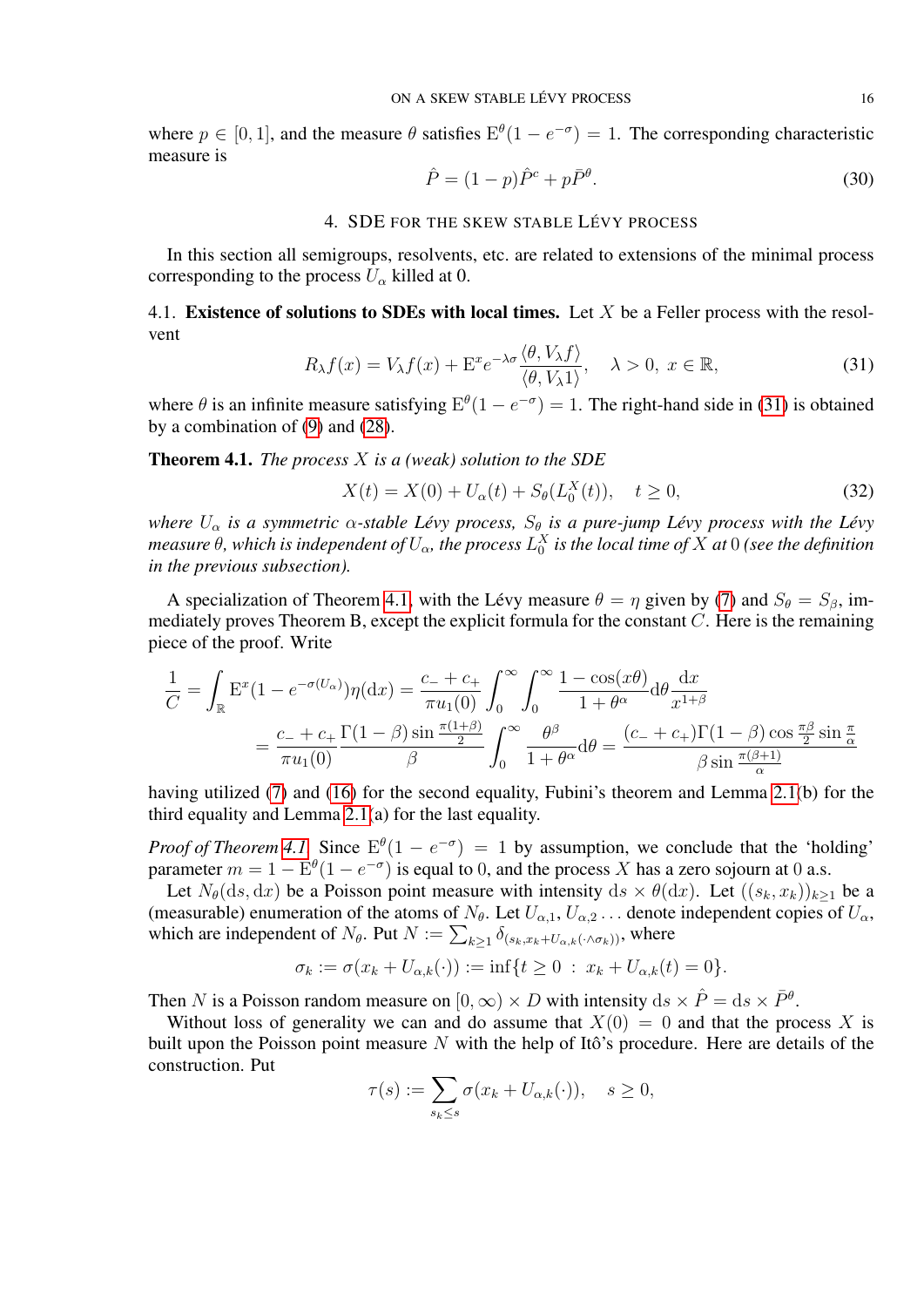and

$$
\varphi(t) := \inf\{s \ge 0 \; : \; \tau(s) > t\}, \quad t \ge 0.
$$

For  $t \in [\tau(s_k-), \tau(s_k))$ , put  $X(t) := x_k + U_{\alpha,k}(t-\tau(s_k-))$ , and, for  $t \notin \bigcup_k [\tau(s_k-), \tau(s_k))$ , put  $X(t) := 0.$ 

<span id="page-16-0"></span>Lemma 4.1. *For almost all*  $t > 0$  *with respect to the Lebesgue measure,* 

$$
P\Big(\exists k : t \in (\tau(s_k-), \tau(s_k)) \text{ and } \tau(s_k-) = \varphi(t)\Big) = 1.
$$

The proof follows from the fact that  $X$  has a zero sojourn at 0 and Fubini's theorem. Put

<span id="page-16-1"></span>
$$
N_{\theta}^{(\varepsilon)} := \sum_{k} \mathrm{1}_{\{|x_k| > \varepsilon\}} \delta_{(s_k, x_k)}, \quad N^{(\varepsilon)} := \sum_{k \ge 1} \mathrm{1}_{\{|x_k| > \varepsilon\}} \delta_{(s_k, x_k + U_{\alpha, k}(\cdot \wedge \sigma_k))}.
$$
 (33)

Then  $N_{\theta}^{(\varepsilon)}$  $\mathcal{H}_{\theta}^{(\varepsilon)}$  is a Poisson point measure on  $[0,\infty)\times(\mathbb{R}\setminus\{0\})$  with intensity  $\mathrm{d}s\times(\mathrm{1\!I}_{\{|x|>\varepsilon\}}\theta(\mathrm{d}x)),$ and  $N^{(\varepsilon)}$  is a Poisson point measure on  $[0, \infty) \times D$  with intensity  $ds \times \bar{P}^{\mathrm{II}}_{\{|x| > \varepsilon\}} \theta(\mathrm{d}x)$ .

Assuming that  $m = 0$  we now construct a process  $X^{(\varepsilon)}$  with the help of the Poisson random measure  $N^{(\varepsilon)}$ , along the lines of construction of X with the help of N. Put

$$
\tau^{(\varepsilon)}(s) := \sum_{s_k \le s, \ |x_k| > \varepsilon} \sigma(x_k + U_{\alpha,k}(\cdot)), \quad s \ge 0
$$

and

$$
\varphi^{(\varepsilon)}(t) := \inf\{s \ge 0 \; : \; \tau^{(\varepsilon)}(s) \ge t\}, \quad t \ge 0.
$$

For  $t \in [\tau^{(\varepsilon)}(s_k-), \tau^{(\varepsilon)}(s_k))$ , put  $X^{(\varepsilon)}(t) := x_k + U_{\alpha,k}(t-\tau^{(\varepsilon)}(s_k-))$  provided that  $|x_k| > \varepsilon$ . Otherwise, we put  $X^{(\varepsilon)}(t) := 0$ .

*Remark* 4.1. In contrast to the process X, a.s. there does not exist a t such that  $X^{(\varepsilon)}(t) = 0$ . The process  $X^{(\varepsilon)}$  jumps upon 'touching' 0.

In view of  $\int_{\mathbb{R}} \int_0^T 1\!\mathrm{1}_{\{|x|>\varepsilon\}} \mathrm{d} s \eta(\mathrm{d} x) < \infty$  for any  $T > 0$ , the Poisson point process  $N_\eta^{(\varepsilon)}$  can be represented by  $\sum_{k\geq 1}\delta_{(s_k^{(\varepsilon)},x_k^{(\varepsilon)})}$ , where  $0 < s_1^{(\varepsilon)} < s_2^{(\varepsilon)} < s_3^{(\varepsilon)} < \dots$ , and each interval  $[0,T]$ contains finitely many  $s_k^{(\varepsilon)}$  $_{k}^{(\varepsilon)}$  a.s. Put  $\sigma_{k}^{(\varepsilon)}$  $k_k^{(\varepsilon)} := \sigma(x_k^{(\varepsilon)} + U_{\alpha,k}^{(\varepsilon)}(\cdot))$ , where  $U_{\alpha,k}^{(\varepsilon)}$  is a process from the collection  $(U_{\alpha,j})$ , which corresponds to  $s_k^{(\varepsilon)}$  $\binom{\infty}{k}$  in the representation of N. According to the construction of  $X^{(\varepsilon)}$ ,

$$
X^{(\varepsilon)}(0) = x_1^{(\varepsilon)},
$$
  
\n
$$
X^{(\varepsilon)}(\sigma_1^{(\varepsilon)} + \dots + \sigma_k^{(\varepsilon)}) = x_{k+1}^{(\varepsilon)},
$$
  
\n
$$
X^{(\varepsilon)}(t) = x_k^{(\varepsilon)} + U_{\alpha,k}^{(\varepsilon)}(t), t \in [\sigma_1^{(\varepsilon)} + \dots + \sigma_k^{(\varepsilon)}, \sigma_1^{(\varepsilon)} + \dots + \sigma_k^{(\varepsilon)} + \sigma_{k+1}^{(\varepsilon)}),
$$

and

$$
\sigma_{k+1}^{(\varepsilon)} = \inf \{ t \ge \sigma_1^{(\varepsilon)} + \ldots + \sigma_k^{(\varepsilon)} \ : \ x_k^{(\varepsilon)} + U_{\alpha,k}^{(\varepsilon)} (t - (\sigma_1^{(\varepsilon)} + \ldots + \sigma_k^{(\varepsilon)})) = 0 \}.
$$

Plainly, the process  $U_{\alpha}^{(\varepsilon)}$  defined by  $U_{\alpha}^{(\varepsilon)}(0) := 0$ , and

$$
U_{\alpha}^{(\varepsilon)}(t) := U_{\alpha}^{(\varepsilon)}(\sigma_1^{(\varepsilon)} + \ldots + \sigma_k^{(\varepsilon)}) + U_{\alpha,k}^{(\varepsilon)}(t - (\sigma_1^{(\varepsilon)} + \ldots + \sigma_k^{(\varepsilon)})),
$$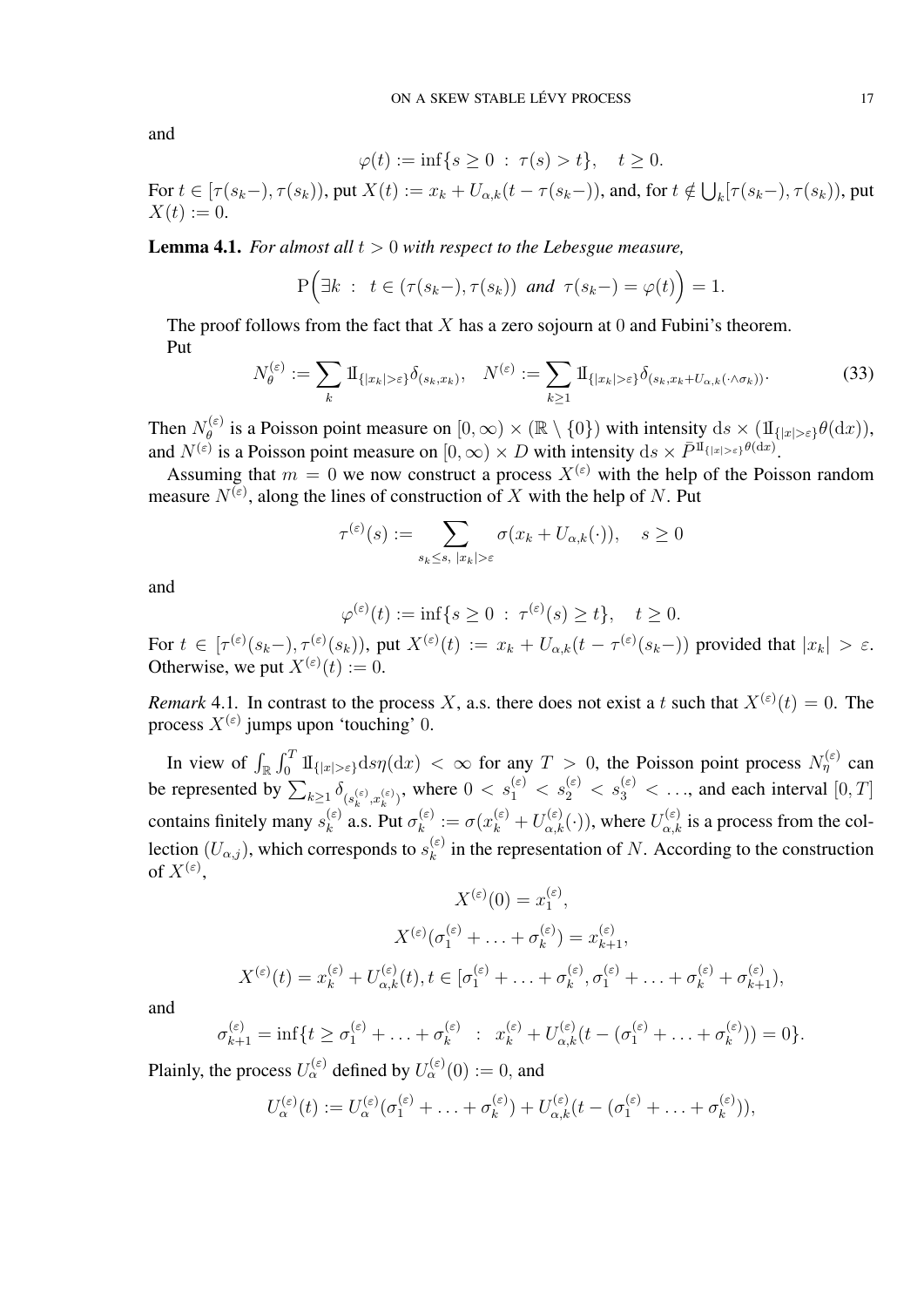for  $t \in [\sigma_1^{(\varepsilon)} + \ldots + \sigma_k^{(\varepsilon)}]$  $k_k^{(\varepsilon)}, \sigma_1^{(\varepsilon)} + \ldots + \sigma_k^{(\varepsilon)} + \sigma_{k+1}^{(\varepsilon)}$ , is a symmetric  $\alpha$ -stable Lévy process, which is independent of  $N_{\theta}^{(\varepsilon)}$  $\theta_{\theta}^{(\varepsilon)}$ . In particular,  $U_{\alpha}^{(\varepsilon)}$  is independent of

<span id="page-17-3"></span>
$$
S_{\theta}^{(\varepsilon)}(s) := \int_{[0,s]} \int_{|x|>\varepsilon} x N_{\theta}^{(\varepsilon)}(\mathrm{d}z, \mathrm{d}x) = \int_{[0,s]} \int_{\mathbb{R}\setminus\{0\}} x \mathrm{1}_{\{|x|>\varepsilon\}} N_{\theta}(\mathrm{d}z, \mathrm{d}x). \tag{34}
$$

Note also that

$$
X^{(\varepsilon)}(t) = U^{(\varepsilon)}_{\alpha}(t) + S^{(\varepsilon)}_{\theta}(\varphi^{(\varepsilon)}(t)), \quad t \ge 0.
$$

*Remark* 4.2. Let  $\zeta_{\varepsilon}$  be a random variable with distribution  $P(\zeta_{\varepsilon} \in A) = \frac{\int_{|x| > \varepsilon} II_A(x) \theta(dx)}{\theta(|x| > \varepsilon)}$  $\frac{\varepsilon^{\max(A(\omega)\circ(\alpha\omega))}}{\theta(|x|>\varepsilon)}$ . Then the distribution of  $X_{\varepsilon}$  coincides with that of  $X_{\zeta_{\varepsilon}}$ , see [\(1\)](#page-1-0) for the definition.

<span id="page-17-0"></span>**Lemma 4.2.** *For each*  $T > 0$ *, almost surely* 

$$
\lim_{\varepsilon \to 0} \sup_{s \in [0,T]} |\tau^{(\varepsilon)}(s) - \tau(s)| = 0,
$$
  

$$
\lim_{\varepsilon \to 0} \sup_{t \in [0,T]} |\varphi^{(\varepsilon)}(t) - \varphi(t)| = 0
$$

*and*

$$
\lim_{\varepsilon \to 0} \sup_{s \in [0, T]} |S_{\theta}^{(\varepsilon)}(s) - S_{\theta}(s)| = 0,
$$

where  $S_{\theta}(s) = \int_0^s \int_{\mathbb{R}\setminus\{0\}} x N_{\theta}(\mathrm{d}z, \mathrm{d}x)$  for  $s \geq 0$ .

The proof follows from the construction and the fact that the processes  $(\tau(t))$  and  $S_{\theta}$  are purejump Lévy processes of (locally) finite variation.

<span id="page-17-4"></span>Lemma 4.3. *For almost all* t > 0 *with respect to the Lebesgue measure,*

<span id="page-17-1"></span>
$$
P(\exists \varepsilon_0 > 0 \,\forall \varepsilon \in (0, \varepsilon_0) : \varphi^{(\varepsilon)}(t) = \varphi(t)) = 1. \tag{35}
$$

*Proof.* It follows from Lemmas [4.1](#page-16-0) and [4.2](#page-17-0) that for a.e.  $t > 0$  with probability 1 there exists k such that

$$
t \in (\tau(s_k-), \tau(s_k))
$$
 and  $\tau(s_k-) = \varphi(t)$ 

and

$$
\lim_{\varepsilon \to 0} \tau^{(\varepsilon)}(s_k -) = \tau(s_k -), \ \lim_{\varepsilon \to 0} \tau^{(\varepsilon)}(s_k) = \tau(s_k).
$$

These entail  $t \in (\tau^{(\varepsilon)}(s_k-), \tau^{(\varepsilon)}(s_k))$  for small  $\varepsilon > 0$  and thereupon [\(35\)](#page-17-1).

<span id="page-17-2"></span>**Corollary 4.1.** *For each*  $t > 0$ *,* 

$$
\lim_{\varepsilon \to 0} S_{\theta}^{(\varepsilon)}(\varphi^{(\varepsilon)}(t)) = S_{\theta}(\varphi(t)) \quad a.s.
$$

A fixed time  $t_0$  is not a jump-time of a Lévy process a.s. Hence, by Fubini's theorem, for each  $k \geq 1$  and almost all  $t_0 > 0$  with respect to the Lebesgue measure,

$$
P\left(\lim_{t\to t_0} U_{\alpha,k}(t) = U_{\alpha,k}(t_0)\right) = 1 \quad \text{a.s.}
$$

This together with Lemmas [4.1](#page-16-0) and [4.2](#page-17-0) enables us to conclude that

$$
P\left(\lim_{t\to t_0} X^{(\varepsilon)}(t) = X(t_0)\right) = 1
$$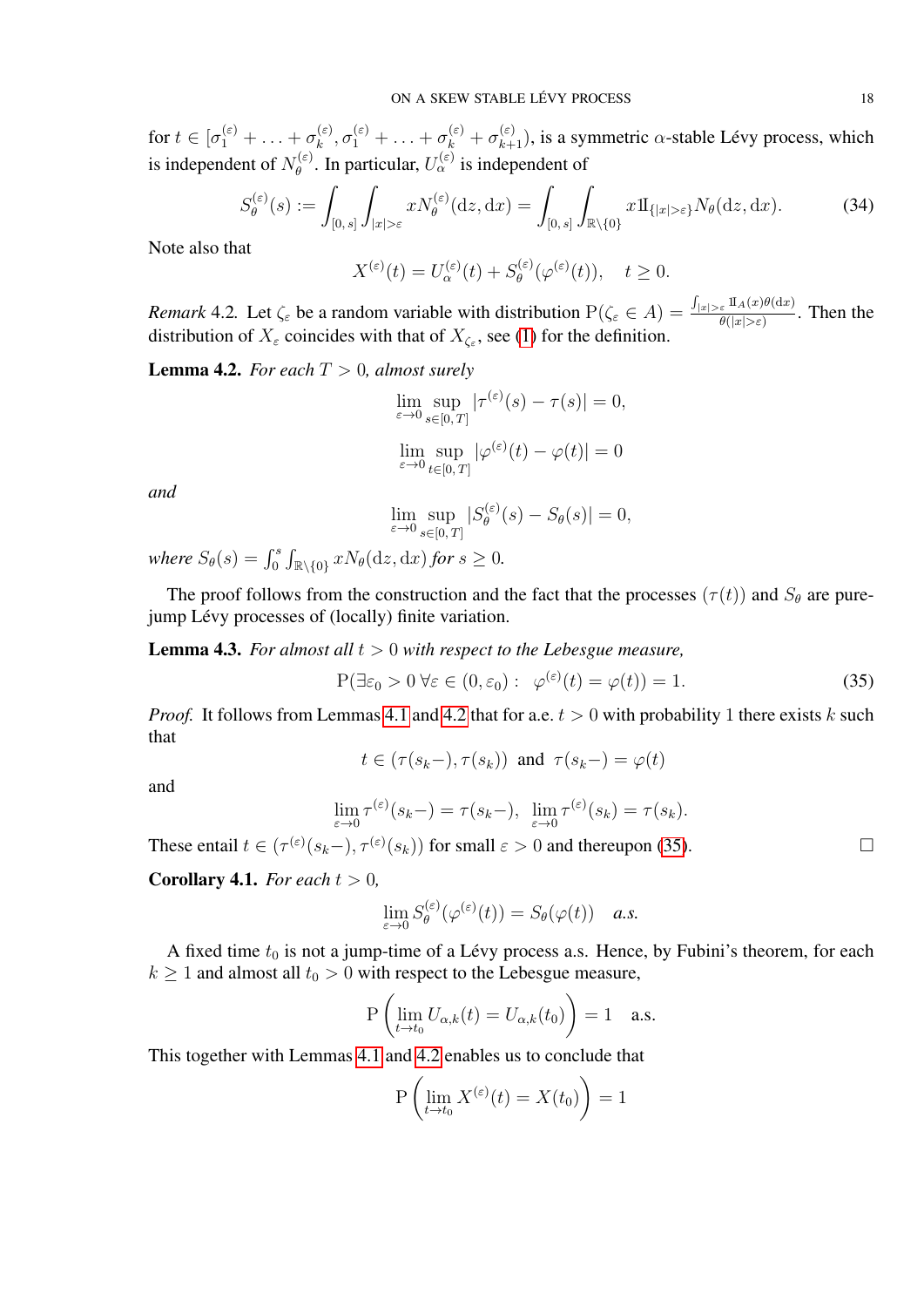for almost all  $t_0 > 0$ . Invoking Corollary [4.1](#page-17-2) we infer

<span id="page-18-0"></span>
$$
\lim_{t \to t_0} U_{\alpha}^{(\varepsilon)}(t) = \lim_{t \to t_0} \left( X^{(\varepsilon)}(t) - S_{\theta}^{(\varepsilon)}(\varphi^{(\varepsilon)}(t)) \right) = X(t_0) - S_{\theta}(\varphi(t_0)) \quad \text{a.s.}
$$
 (36)

for almost all  $t_0 > 0$ .

Denote the process  $(X(t) - S_{\theta}(\varphi(t)))$  by  $U_{\alpha}$ . The paths of this process are càdlàg, for so are the paths of X and  $(S_{\theta}(\varphi(t)))$ . The process  $U_{\alpha}$  is a symmetric  $\alpha$ -stable Lévy process as a limit of symmetric  $\alpha$ -stable Lévy processes. Hence, [\(36\)](#page-18-0) entails

$$
X(t) = U_{\alpha}(t) + S_{\theta}(\varphi(t)), \quad t \ge 0 \quad \text{a.s.}
$$

Since  $(U_{\alpha}^{(\varepsilon)}(t))$  is independent of  $S_{\theta}$ , so is  $U_{\alpha}$ .

*Remark* 4.3. We have not proved that  $\lim_{\epsilon \to 0} X^{(\epsilon)} = X$  a.s. on D. However, this has never been claimed.

*Remark* 4.4. For each  $T > 0$ , the process  $(U^{(\varepsilon)}_{\alpha}(t))_{t \in [0,T]}$  was obtained by merging finitely (but randomly) many fragments of paths of independent  $\alpha$ -stable Lévy processes. However, the process  $(U_\alpha(t))_{t\in[0,T]}$  is built upon a countable number of paths. We cannot offer a good formula for  $U_{\alpha}(t)$ , other than  $U_{\alpha}(t) = X(t) - S_{\theta}(\varphi(t))$  and attract the reader attention to the fact that the set  $\{t \geq 0 : X(t) = 0\}$  is uncountable (the set does not coincide with a countable set of the endpoints of excursion intervals). A similar noise representation, in terms of the difference of a Markov process and a generalized drift, is typical in the framework of diffusions with semiper-meable membrane, see [\[31,](#page-21-1) [33\]](#page-21-30). In this context the Markov process  $Y$ , say is first constructed via a semigroup technique. Then the generalized drift is identified with an additive functional of  $Y$ . Finally, it has to be checked that the difference of  $Y$  and the generalized drift is a stochastic integral.

The Lévy measure  $\theta$  of the process  $S_{\theta}$  appearing in [\(32\)](#page-15-3) satisfies  $E^{\theta}(1 - e^{-\sigma}) = 1$ . Below we construct a process, similar to  $S_{\theta}$ , which satisfies [\(32\)](#page-15-3) when the latter equality does not necessarily holds. Denote by  $(\rho_t)$ ,  $\hat{P}_{\alpha}$  and  $N_{\alpha}$  the entrance law, the intensity of excursion measure and the corresponding Poisson point measure of a symmetric  $\alpha$ -stable Lévy process. Recall (see Lemma [2.4](#page-10-0) and Remark [2.1\)](#page-10-4) that there exists a unique continuous entrance law with a zero sojourn at 0, and that this entrance law corresponds to a symmetric  $\alpha$ -stable Lévy process. Let  $\theta$  be a sigmafinite measure on  $\mathbb{R} \setminus \{0\}$  satisfying  $E^{\theta}(1 - e^{-\sigma}) = 1$ . Define the entrance law  $\theta_t := \theta P_t^0$ , the characteristic measure  $\bar{P}^{\dot{\theta}}$  and the corresponding Poisson point measure N, which is independent of  $N_{\alpha}$ . For  $p \in [0, 1]$ , define the entrance law  $p\theta_t + (1 - p)\rho_t$ , the intensity of excursions measure  $p\bar{P}^{\theta} + (1-p)\hat{P}_{\alpha}$  and the Poisson point measure  $N(p \, dt, du) + N_{\alpha}((1-p) \, dt, du)$ , see [\(29\)](#page-14-1) and [\(30\)](#page-15-4). Using these objects we now construct a Feller process  $X$  with the help of Itô's procedure. Since  $(p\bar{P}^{\theta} + (1-p)\hat{P}_{\alpha})(1 - e^{-\sigma}) = 1$ , the process X has a zero sojourn at 0.

<span id="page-18-2"></span>**Theorem 4.2.** *For each*  $p \in [0, 1]$ *, the process* X *is a (weak) solution to the SDE* 

<span id="page-18-1"></span>
$$
X(t) = U_{\alpha}(t) + S_{\theta}(pL_0^X(t)), \quad t \ge 0,
$$
\n(37)

*where*  $U_{\alpha}$  *is a symmetric*  $\alpha$ -stable Lévy process,  $S_{\theta}$  *is a pure-jump Lévy process with the Lévy measure*  $\theta$ , which is independent of  $U_{\alpha}$ , and the process  $L_{0}^{X}$  is the local time of  $X$  at  $0$ .

*Remark* 4.5. The process  $U_{\alpha}$  appearing in [\(37\)](#page-18-1) is different from the  $\alpha$ -stable Lévy process which is built upon  $N_\alpha$  alone.

 $\Box$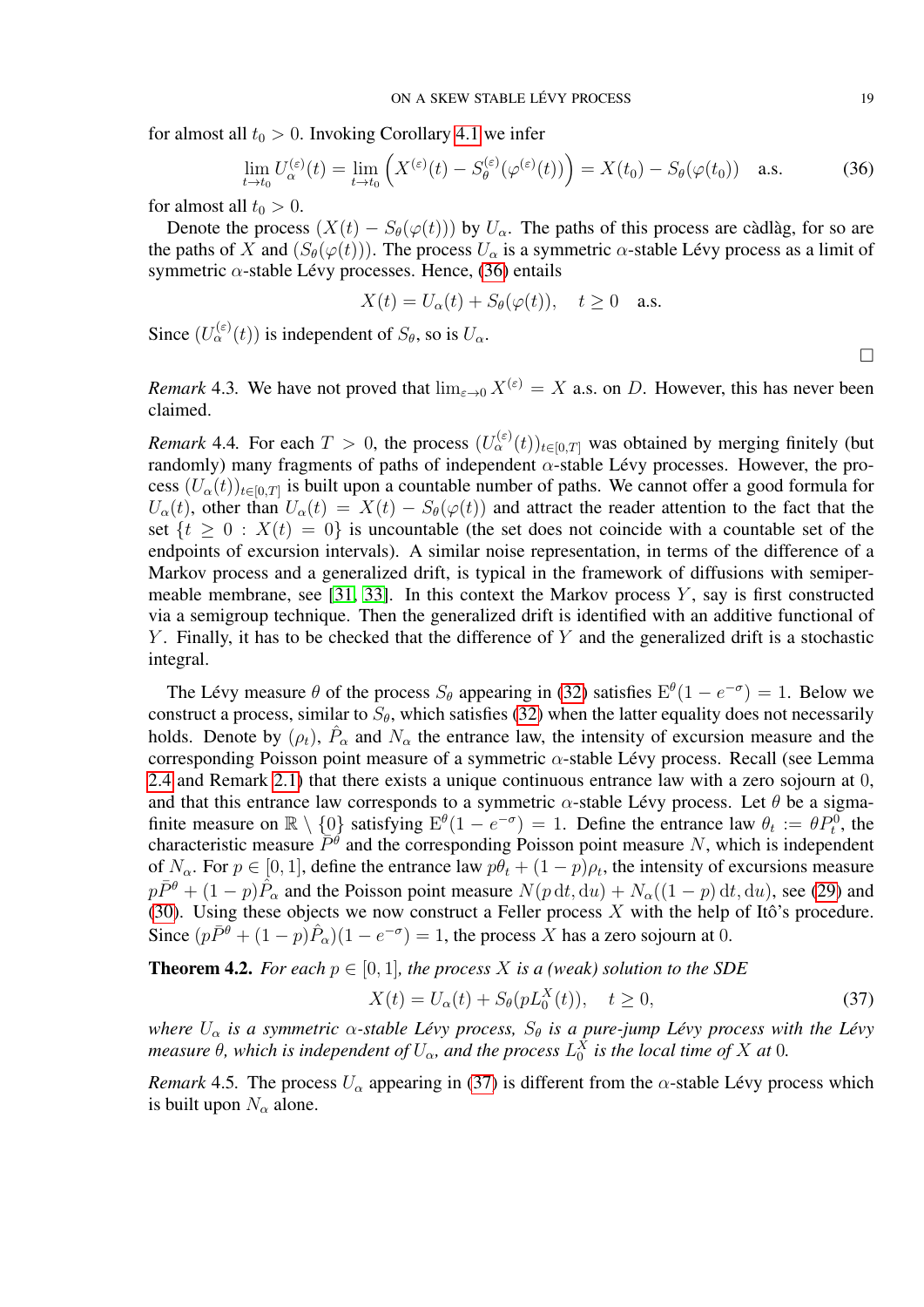*Remark* 4.6. The process  $S_{\theta}(p)$  has the same distribution as  $S_{p\theta}(\cdot)$ . As a consequence, X is also a solution to

$$
X(t) = U_{\alpha}(t) + S_{p\theta}(L_0^X(t)), \quad t \ge 0.
$$

Theorem C follows from the last remark specialized to  $\theta = \eta^*$  (so that  $S_{\theta} = S_{\beta}$ ), where  $\theta^*$  is the measure defined in [\(7\)](#page-3-1).

*Proof of Theorem [4.2.](#page-18-2)* Define the Poisson random measures  $N_{\eta}^{(\varepsilon)}$  and  $N^{(\varepsilon)}$  via [\(33\)](#page-16-1).

 $\operatorname{Put}\theta^{(\varepsilon)}(\textup{d} x):=\mathrm{1}\!\mathrm{I}_{\{|x|>\varepsilon\}}\theta(\textup{d} x),\theta_t^{(\varepsilon)}$  $t^{(\varepsilon)} := \theta^{(\varepsilon)} P_t^0$  and

$$
q_{\varepsilon} := \frac{1 - p \int_{|x| > \varepsilon} \mathcal{E}^x (1 - e^{-\sigma}) \theta(\mathrm{d}x)}{\hat{P}_{\alpha} (1 - e^{-\sigma})}.
$$

Use now Itô's procedure to build the process  $X^{(\varepsilon)}$  upon the Poisson point measure  $N^{(\varepsilon)}(p \, dt, du)$  +  $N_\alpha(q_\varepsilon dt, du)$ , which corresponds to the entrance law  $p\theta_t^{(\varepsilon)} + q_\varepsilon \rho_t$  and the characteristic measure  $p\bar{P}^{\Pi_{\{|x|>\varepsilon\}}\theta(\mathrm{d}x)}+q_{\varepsilon}\hat{P}_{\alpha}$ . It follows from the construction that  $X^{(\varepsilon)}$  has a zero sojourn at 0, and that

$$
X^{(\varepsilon)}(t) = U^{(\varepsilon)}_{\alpha}(t) + S^{(\varepsilon)}_{\theta}(p\varphi^{(\varepsilon)}(t)), \quad t \ge 0,
$$

where the process  $S_{\theta}^{(\varepsilon)}$  $\theta_{\theta}^{(E)}$  is defined in [\(34\)](#page-17-3). The remainder of the proof mimics that of Theorem [4.1.](#page-15-2) We proceed with a comment.

Assume that we have constructed the process  $\tilde{X}^{(\varepsilon)}$  with the help of the Poisson point measure  $N^{(\varepsilon)}(p_\varepsilon dt, \mathrm{d}u) + N_\alpha(q\mathrm{d}t, \mathrm{d}u)$ , where

$$
p_{\varepsilon} = \frac{p \int_{\mathbb{R}} \mathbf{E}^x (1 - e^{-\sigma}) \theta(\mathrm{d}x)}{\int_{|x| > \varepsilon} \mathbf{E}^x (1 - e^{-\sigma}) \theta(\mathrm{d}x)}.
$$

Then

$$
\tilde{X}^{(\varepsilon)}(t) = \tilde{U}_{\alpha}^{(\varepsilon)}(t) + S_{\theta}^{(\varepsilon)}(p_{\varepsilon}\tilde{\varphi}^{(\varepsilon)}(t)), \quad t \ge 0.
$$

It is likely that the limit relation  $\lim_{\varepsilon \to 0} S_{\theta}^{(\varepsilon)}$  $\theta_{\theta}^{(\varepsilon)}(p_{\varepsilon}\tilde{\varphi}^{(\varepsilon)}(t)) = S_{\theta}(p\varphi(t))$  a.s. also holds. However, this fact does not follow directly from Lemmas [4.2](#page-17-0) and [4.3.](#page-17-4) Indeed, the composition functional is not continuous on  $D \times C_{\uparrow}([0,\infty))$ , where  $C_{\uparrow}([0,\infty))$  is the set of nondecreasing continuous functions, see [\[37,](#page-22-2) Section 13.2]. The composition  $(S_{\theta}, \varphi) \mapsto S_{\theta} \circ \varphi$  would be a.s. continuous, if the function  $\varphi$  were a.s. strictly increasing, which is not the case. The local time  $\varphi$  has many intervals of constancy, which are directly connected to the points of growth of  $S_{\theta}$ .

# 4.2. Uniqueness for SDEs with local times for the skew Levy process.

<span id="page-19-0"></span>**Theorem 4.3.** Assume that there exists a filtered probability space  $(\Omega, (\mathcal{F}_t), \mathcal{F}, P)$ , a  $(\mathcal{F}_t)$ -adapted *symmetric*  $\alpha$ -stable process  $U_{\alpha}$  with  $\alpha \in (1,2)$  and a homogeneous Feller process  $(X,(\mathcal{F}_t))$  with *a zero sojourn at* 0 *which satisfy*

$$
X(t) = U_{\alpha}(t) + H(L_0^X(t)), \quad t \ge 0,
$$

*where H is a Lévy process of bounded variation, which is independent of*  $U_\alpha$ . *Then there exist*  $p \in [0,1]$  and a sigma-finite measure  $\theta$  on  $\mathbb{R} \setminus \{0\}$  satisfying  $\hat{E}^{\theta}(1 - e^{-\sigma}) = 1$ , for which the *processes*  $(X, H)$  *has the same distribution as the processes*  $(X(\cdot), S_{\theta}(p\cdot))$  *appearing in Theorem [4.2.](#page-18-2)*

Theorem D is a specialization of Theorem [4.3,](#page-19-0) with the Lévy measure  $\theta = \eta$  given by [\(7\)](#page-3-1) in which case  $S_{\theta} = S_{\beta}$ .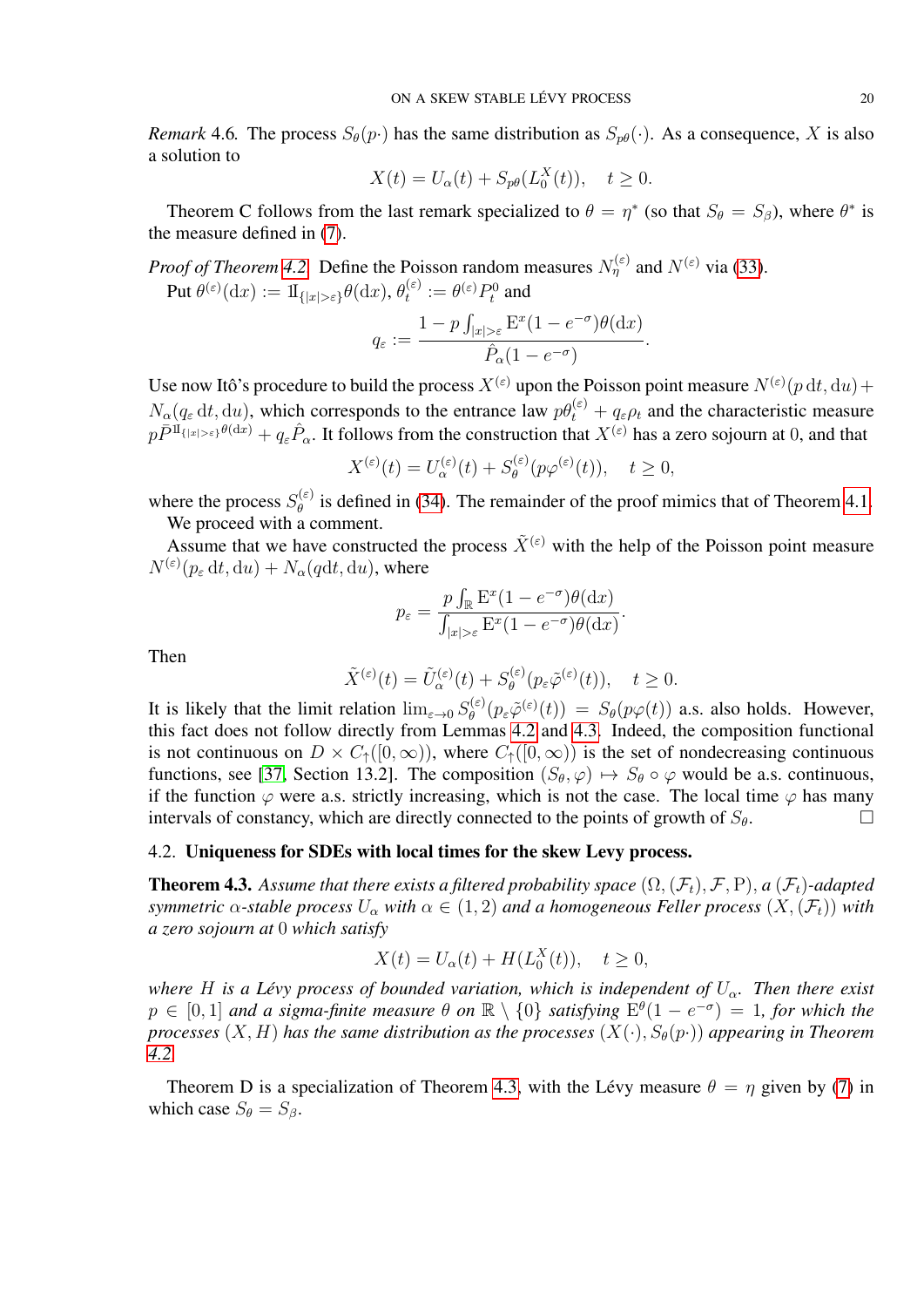*Remark* 4.7. Under the assumptions of Theorem [4.3](#page-19-0) imposed on  $(X, U_{\alpha})$  there exists neither a solution to the equation

$$
dX(t) = dU_{\alpha}(t) + \gamma dL_0^X(t), \quad t \ge 0
$$

for  $\gamma \neq 0$ , nor a solution to [\(37\)](#page-18-1) for  $p > 1$ .

*Proof.* Since the local time only grows on the set  $\{t \geq 0 : X(t) = 0\}$ , the process X is a recurrent extension of a symmetric  $\alpha$ -stable Lévy process killed at 0. Hence, there exists a unique value of  $p \in [0, 1]$  and a unique measure  $\theta$  satisfying  $E^{\theta}(1 - e^{-\sigma}) = 1$ , for which the entrance law of X is given by  $(1 - p)\rho_t + p\theta P_t^0$ , see [\(29\)](#page-14-1) and [\(30\)](#page-15-4). It follows from Theorem [4.2](#page-18-2) that there exists a version  $\tilde{X}$  of  $X$  satisfying

$$
\widetilde{X}(t) = \widetilde{U}_{\alpha}(t) + \widetilde{S}_{\theta}(pL_0^{\widetilde{X}}(t)), \quad t \ge 0.
$$

Observe that the processes X and X are semimartingales. Since the local times  $(L_0^X(t))$  and  $(L_0^X(t))$  are a.s. continuous processes which do not increase a.s. on the sets  $\{s \geq 0 : X(s) \neq 0\}$ and  $\{s \geq 0 : X(s) \neq 0\}$ , respectively, we conclude that, for any  $\delta > 0$ , with probability 1,

$$
\int_{[0,t]} \mathrm{1}\!\mathrm{I}_{\{|\widetilde{X}(s-)| \ge \delta\}} \mathrm{d}(\widetilde{S}_{\theta}(pL_0^{\widetilde{X}}(s))) = 0, \quad t > 0
$$

and

$$
\int_{[0,t]} \mathrm{1}_{\{|X(s-)| \ge \delta\}} \mathrm{d}(H(L_0^X(s))) = 0, \quad t \ge 0.
$$

This entails

$$
\int_{[0,t]} \mathrm{1}\!\mathrm{I}_{\{|X(s-)| \ge \delta\}} \mathrm{d}X(s) = \int_{[0,t]} \mathrm{1}\!\mathrm{I}_{\{|X(s-)| \ge \delta\}} \mathrm{d}U_{\alpha}(s)
$$

and

$$
\int_{[0,t]} \mathrm{1}\!\mathrm{I}_{\{|\widetilde{X}(s-)|\geq \delta\}}\mathrm{d}\widetilde{X}(s)=\int_{[0,t]} \mathrm{1}\!\mathrm{I}_{\{|X(s-)|\geq \delta\}}\mathrm{d}\widetilde{U}_{\alpha}(s).
$$

Sending  $\delta \to 0^+$  we conclude that there exists a measurable function  $F : D \to D$  satisfying  $\widetilde{U}_\alpha = F(\widetilde{X})$  and  $U_\alpha = F(X)$  a.s. Since the process X has the same distribution as  $\widetilde{X}$ , there exists a measurable function  $G: D \to D$  satisfying  $\tilde{L}_0^X = G(X)$  and  $L_0^X = G(X)$ , see [\[5,](#page-20-3) Section III.3]. As a consequence, the distributions of the pairs  $(H(L_0^X), L_0^X)$  and  $(S_{\theta}(pL_0^X), L_0^X)$  are the same. This, in its turn, ensures that the distributions of the Lévy processes  $(H(t))$  and  $(S_{\theta}(pt))$  are the same.  $\square$ 

Acknowledgement. The present work was supported by the National Research Foundation of Ukraine (project 2020.02/0014 'Asymptotic regimes of perturbed random walks: on the edge of modern and classical probability'). The authors are very grateful to M. I. Portenko for numerous helpful discussions.

### **REFERENCES**

- <span id="page-20-2"></span>[1] D. Baños, S. Ortiz-Latorre, A. Pilipenko, and F. Proske. Strong solutions of stochastic differential equations with generalized drift and multidimensional fractional Brownian initial noise. *J. Theoret. Probab., to appear*, 2021+.
- <span id="page-20-0"></span>[2] M.T. Barlow, J. Pitman, and M. Yor. On Walsh's Brownian motions. *Séminaire de probabilités de Strasbourg*, 23:275–293, 1989.
- <span id="page-20-1"></span>[3] J. Bertoin. *Lévy processes*. Cambridge university press, 1996.
- <span id="page-20-4"></span>[4] N.H. Bingham, C.M. Goldie, and J.L. Teugels. *Regular variation*. Cambridge university press, 1989.
- <span id="page-20-3"></span>[5] R.M. Blumenthal. *Excursions of Markov processes*. Springer, 2012.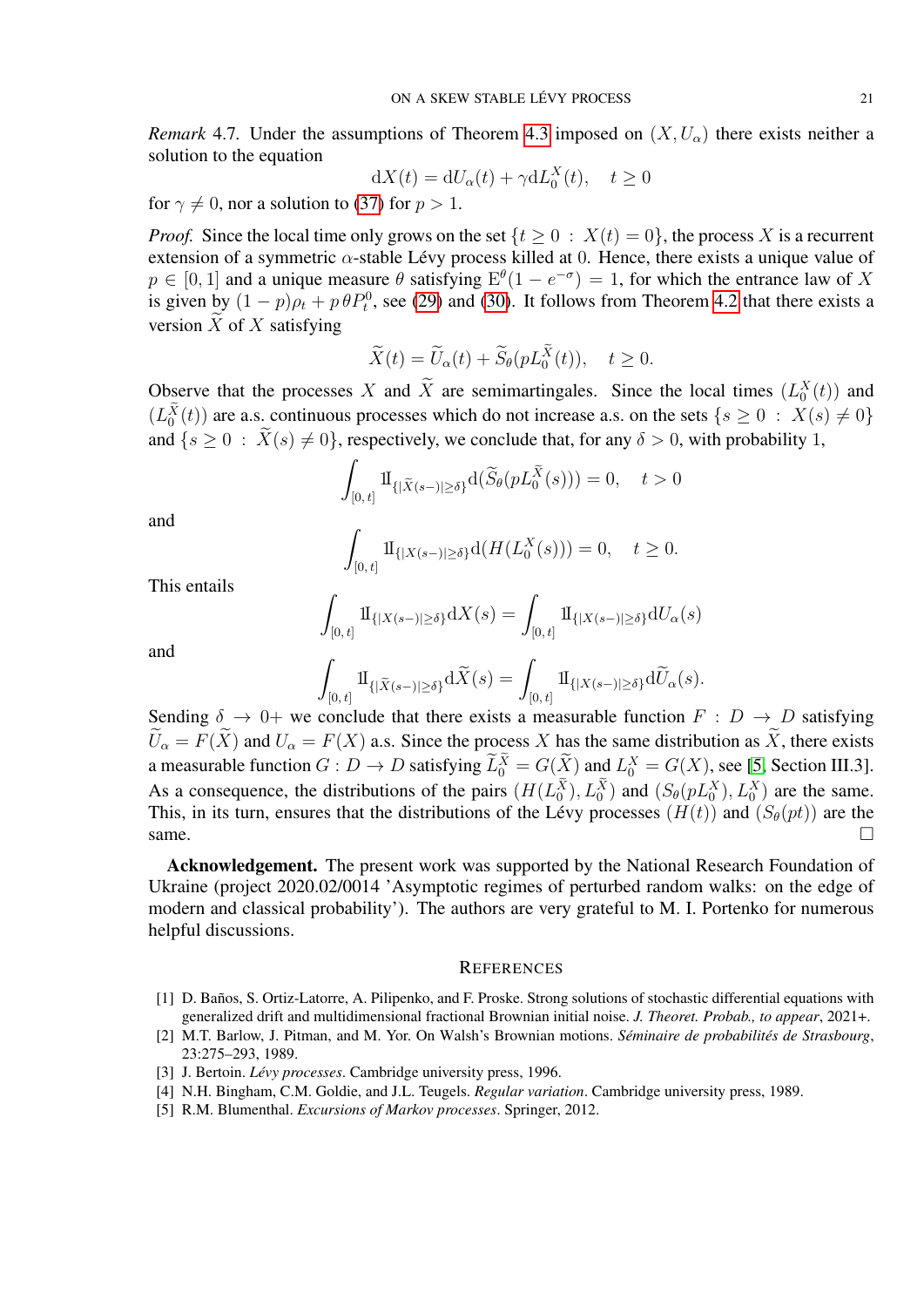- <span id="page-21-29"></span>[6] R.M. Blumenthal and R.K. Getoor. *Markov processes and potential theory. Reprint of the 1968 ed.* Dover Publications, 2007.
- <span id="page-21-16"></span>[7] R. Catellier and M. Gubinelli. Averaging along irregular curves and regularisation of odes. *Stoch. Proc. Appl.*, 126(8):2323–2366, 2016.
- <span id="page-21-18"></span>[8] A.S. Cherny, A.N. Shiryaev, and M. Yor. Limit behavior of the "horizontal-vertical" random walk and some extensions of the Donsker-Prokhorov invariance principle. *Theor. Probab. Appl.*, 47(3):377–394, 2003.
- <span id="page-21-21"></span>[9] A.M. Davie. Uniqueness of solutions of stochastic differential equations. *Int. Math. Res. Not.*, 2007:Article ID rnm124, 26 pages, 2007.
- <span id="page-21-19"></span>[10] H.-J. Engelbert and G. Peskir. Stochastic differential equations for sticky Brownian motion. *Stochastics*, 86(6):993–1021, 2014.
- <span id="page-21-25"></span>[11] S.N. Ethier and T.G. Kurtz. *Markov processes: characterization and convergence*. John Wiley & Sons, 2009.
- <span id="page-21-27"></span>[12] I.S. Gradshteyn and I.M. Ryzhik. *Table of integrals, series, and products*. Elsevier/Academic Press, seventh edition, 2007.
- <span id="page-21-3"></span>[13] J. M. Harrison and L. A. Shepp. On skew Brownian motion. *Ann. Probab.*, 9(2):9–13, 1981.
- <span id="page-21-4"></span>[14] A. Iksanov and A. Pilipenko. A functional limit theorem for locally perturbed random walks. *Probab. Math. Statist.*, 36(2):353–368, 2016.
- <span id="page-21-24"></span>[15] A. Iksanov, A. Pilipenko, and O. Prykhodko. Functional limit theorems for random walks perturbed by positive alpha-stable jumps. *arXiv preprint arXiv:2107.00760*, 2021.
- <span id="page-21-0"></span>[16] K. Itō and H. P. McKean. *Diffusion processes and their sample paths*. Academic Press, 1965.
- <span id="page-21-20"></span>[17] Bohdan Kopytko and Roman Shevchuk. One-dimensional diffusion processes with moving membrane: partial reflection in combination with jump-like exit of process from membrane. *Electron. J. Probab.*, 25:1–21, 2020.
- <span id="page-21-17"></span>[18] A. Lambert and F. Simatos. The weak convergence of regenerative processes using some excursion path decompositions. *Ann. Inst. Henri Poincaré Probab. Stat.*, 50(2):492–511, 2014.
- <span id="page-21-13"></span>[19] J.F. Le Gall. Applications du temps local aux équations différentielles stochastiques unidimensionnelles. In *Séminaire de Probabilités XVII 1981/82*, pages 15–31. Springer, 1983.
- <span id="page-21-9"></span>[20] A. Lejay. On the constructions of the skew Brownian motion. *Probab. Surv.*, 3:413–466, 2006.
- <span id="page-21-14"></span>[21] J.V. Loebus and M.I. Portenko. On one class of perturbations of the generators of a stable process. *Theory Probab. Math. Statist*, 52:102–111, 1995.
- <span id="page-21-28"></span>[22] M.M. Meerschaert and H.-P. Scheffler. Limit theorems for continuous-time random walks with infinite mean waiting times. *J. Appl. Probab.*, 41(3):623–638, 2004.
- <span id="page-21-5"></span>[23] R.A. Minlos and E.A. Zhizhina. Limit diffusion process for a non-homogeneous random walk on a onedimensional lattice. *Russian Math. Surveys*, 52(2):327 – 340, 1997.
- <span id="page-21-6"></span>[24] H.-L. Ngo and M. Peigné. Limit theorem for perturbed random walks. *Theor. Stoch. Proc.*, 24(40):61–78, 2019.
- <span id="page-21-15"></span>[25] M.M. Osypchuk and M.I. Portenko. One type of singular perturbations of a~multidimensional stable process. *Theor. Stoch. Proc.*, 19(35):42–51, 2014.
- <span id="page-21-26"></span>[26] A. Pazy. *Semigroups of linear operators and applications to partial differential equations*. Springer, 1983.
- <span id="page-21-22"></span>[27] A. Pilipenko. On the Skorokhod mapping for equations with reflection and possible jump-like exit from a boundary. *Ukr. Math. J.*, 63(9):1415–1432, 2012.
- <span id="page-21-7"></span>[28] A. Pilipenko and Y. Prikhodko. On the limit behavior of a sequence of Markov processes perturbed in a neighborhood of the singular point. *Ukr. Math. J.*, 67(4):564–583, 2015.
- <span id="page-21-23"></span>[29] A. Pilipenko and Y. Prykhodko. Limit behavior of a simple random walk with non-integrable jump from a barrier. *Theor. Stoch. Proc.*, 19:52–61, 2014.
- <span id="page-21-12"></span>[30] M.I. Portenko. One class of transformations of a symmetric stable processes. *Theor. Stoch. Proc.*, 3(19):373–387, 1997.
- <span id="page-21-1"></span>[31] N. I. Portenko. *Generalized diffusion processes*. Translations of mathematical monographs. American Mathematical Society, 1990.
- <span id="page-21-2"></span>[32] N.I. Portenko. Diffusion processes with irregular drift. In *Proceedings of the school-seminar on the theory of random processes (Druskininkai*, volume 2, pages 127–146, 1975.
- <span id="page-21-30"></span>[33] N.I. Portenko. Generalized diffusion processes. In *Proceedings of the Third JapanâA˘TUSSR Symposium on Prob- ˇ ability Theory*, pages 500–523. Springer, 1976.
- <span id="page-21-10"></span>[34] K. Sato. *Lévy processes and infinitely divisible distributions*. Cambridge university press, 1999.
- <span id="page-21-8"></span>[35] J.B. Walsh. A diffusion with a discontinuous local time. *Astérisque*, 52(53):37–45, 1978.
- <span id="page-21-11"></span>[36] S. Watanabe. On stable processes with boundary conditions. *J. Math. Soc. Japan*, 14(2):170–198, 1962.